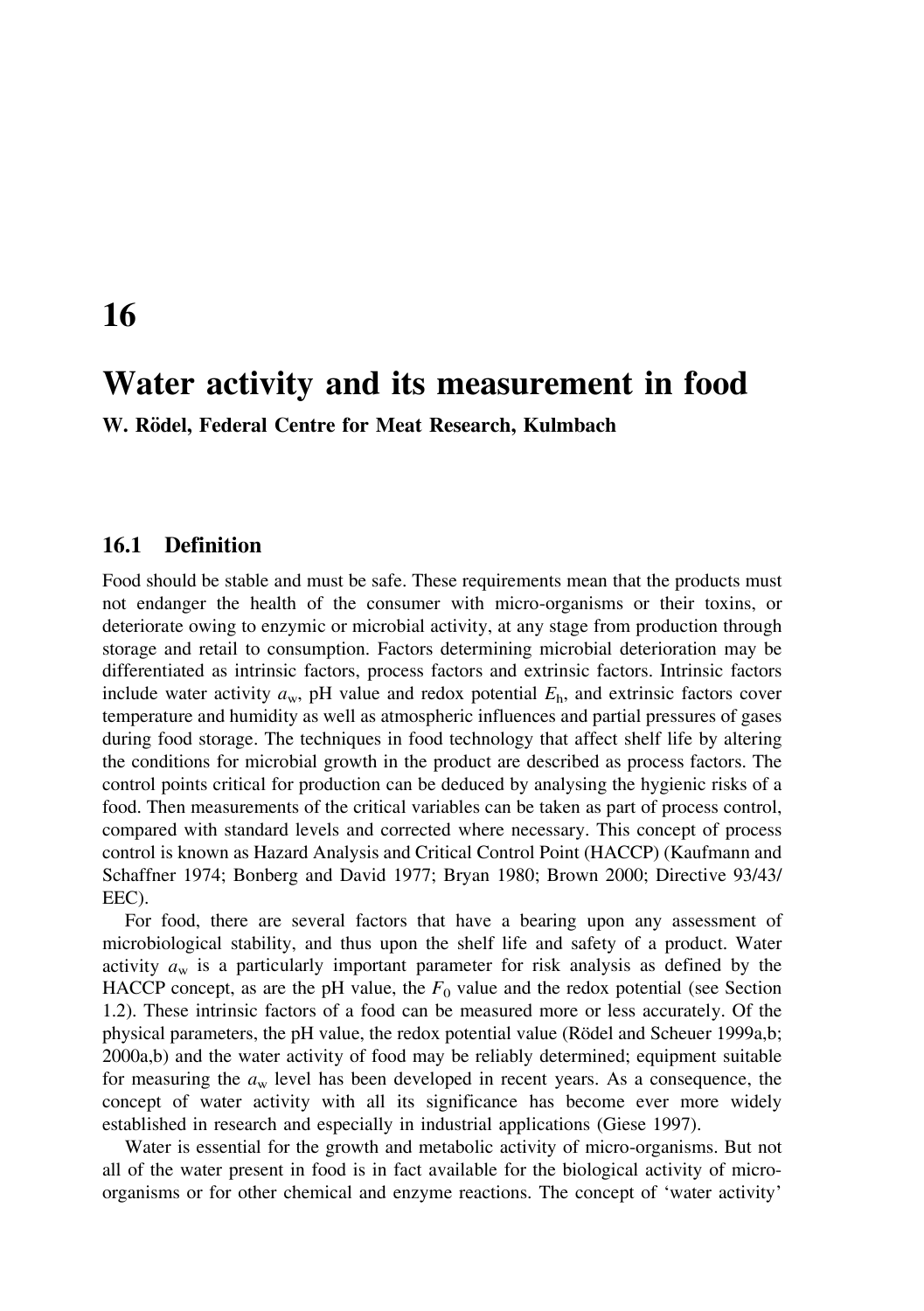454 Instrumentation and sensors for the food industry

(Scott 1957) has generally been accepted as a parameter for the concentration conditions in the aqueous part of food. The water activity is defined as the ratio

$$
a_{\rm w}=p/p_0
$$

where  $p$  represents the actual partial pressure of water vapour and  $p_0$  the maximum possible water vapour pressure of pure water (saturation pressure) at the same temperature. The  $a_w$  level is therefore dimensionless; pure water has a level of 1.0, and a completely water-free substance has a level of 0.0. The relationship between the equilibrium relative humidity (ERH) in a food and the water activity is

 $a_w \times 100 = ERH$ 

The  $a_w$  level is expressed as a fraction of 1, the equilibrium relative humidity as a percentage.

## **16.2 Significance of water activity**

#### **16.2.1 Effect of water activity on food quality**

For foods with a high level of water activity, the shelf life is limited mainly by microbiological activity. Products with  $a_w$  levels below about 0.70 may well be stable microbiologically and consequently have a longer shelf life, but now the slower, enzymerelated breakdown processes come to the fore. It is mainly chemical reactions that determine the quality and stability of these foods. Figure 16.1 clarifies the mechanisms of food deterioration as a function of water activity (Heiss and Eichner 1971; Labuza *et al.* 1972b). As shown in the figure, the shelf life of products with very low water activity is limited primarily by a marked fat oxidation (Maloney *et al.* 1966), whereas non-enzymic browning (Maillard reaction) is dominant, with a pronounced maximum in the range of intermediate water activities. Labuza *et al.* (1972b) also observed a further increase in fat



**Fig. 16.1** Extent of change in quality as a function of water activity (from Heiss and Eichner 1971; Labuza *et al*. 1972b). The figure represents bacteria, yeasts and moulds of average tolerance. Individual strains can have exceptional  $a_w$  tolerance (see Table 16.1).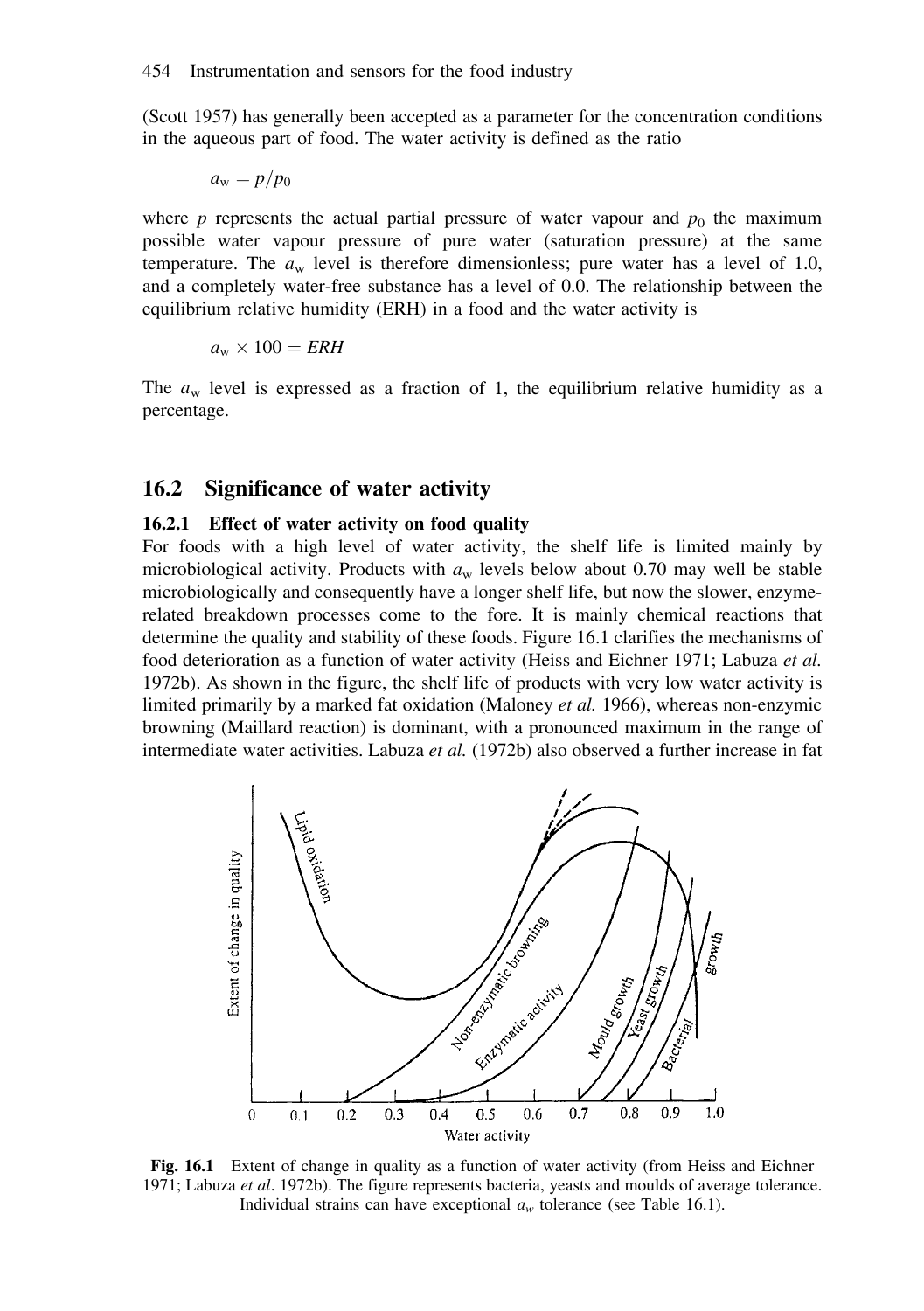oxidation in certain cases within this intermediate range. In foods with even higher  $a_w$ levels, the rate of reaction of enzyme-catalysed oxidation and hydrolysis also increases (Hunter *et al.* 1951; Acker 1962; Acker and Huber 1970), as there is now enough water available to transport the substrate to the enzyme. For water activities over 0.70, changes in the food are mainly caused by the growth of micro-organisms (bacteria, yeasts and moulds).

#### **16.2.2 Effect of water activity on food stability**

#### *Water activity tolerance of bacteria, yeasts and moulds*

Micro-organisms, like people, contain over 70 per cent water. A very important function of water is maintaining osmotic pressure within the cell of the micro-organism and transporting nutrients. This transport mechanism works principally because the necessary osmotic forces required for osmosis between the inside of the cell and its surroundings are present. In this environment, the endogenous and exogenous enzymes produced by the micro-organisms can play their role in the microbial metabolism. By means of exogenous enzymes, larger molecules, which may not pass through the cell membrane of the micro-organism, may be split up into smaller fragments, which can then diffuse inside the cell through the osmotic barriers, aided by active transport mechanisms. Once here, the fragments are then either further oxidised directly by endogenous enzymes or prepared for oxidation in several stages. If this ordered, highly complicated cooperation between different enzyme systems in the living cell is disturbed, for example by a reduction in the water activity, the reproduction, metabolic activity, resistance and survival of the micro-organisms in the food are affected.

As shown in Fig. 16.2, many traditional food preservation processes, such as salting, sugaring, drying and freezing, alter the concentration of the particles dissolved in the water of the product and thus its  $a_w$  level (Rödel *et al.* 1979). The transport of nutrients into the cell interior of the micro-organism is affected by the reduction in water activity, since the osmotic pressure in the cell or its water activity can be changed and adapted to environmental conditions only within a limited individual range. The result is retarded growth of the micro-organism, or its death, thus producing a stabilising or preserving effect on the food.

Micro-organisms occurring in food are frequently responsible for spoilage, and under certain conditions also for food-induced infections or food poisoning. They may, however, be desirable, for example to preserve and add flavour to meat products (raw sausage and raw ham) or to dairy products by fermentation. All these desirable and undesirable microbial activities take place only if the water activity of the product permits multiplication of the appropriate micro-organisms. Table 16.1 gives the minimum *a*<sup>w</sup> levels for the growth of various species of bacteria, yeasts and moulds. This table was compiled by Leistner *et al.* (1981) from data by various authors.

As can be seen from the table, bacteria in general require higher water activity in the substrate than yeasts, and yeasts higher levels than moulds. The micro-organisms under discussion are no longer capable of reproduction below these *a*<sup>w</sup> levels. The test results of the cited authors do not always agree on the  $a_w$  level limits for individual strains, partly because of the different experimental conditions. Therefore, the values in Table 16.1 must be seen as something of a compromise. As Table 16.1 shows, reproduction of most of the Gram-negative rods is inhibited in foods with an *a*<sup>w</sup> level lower than 0.95, and this is also the case for most bacilli and clostridia and for germination of their spores. Neither can *Shigella*, *Salmonella*, *Escherichia coli* or most *Vibriona* multiply, so the most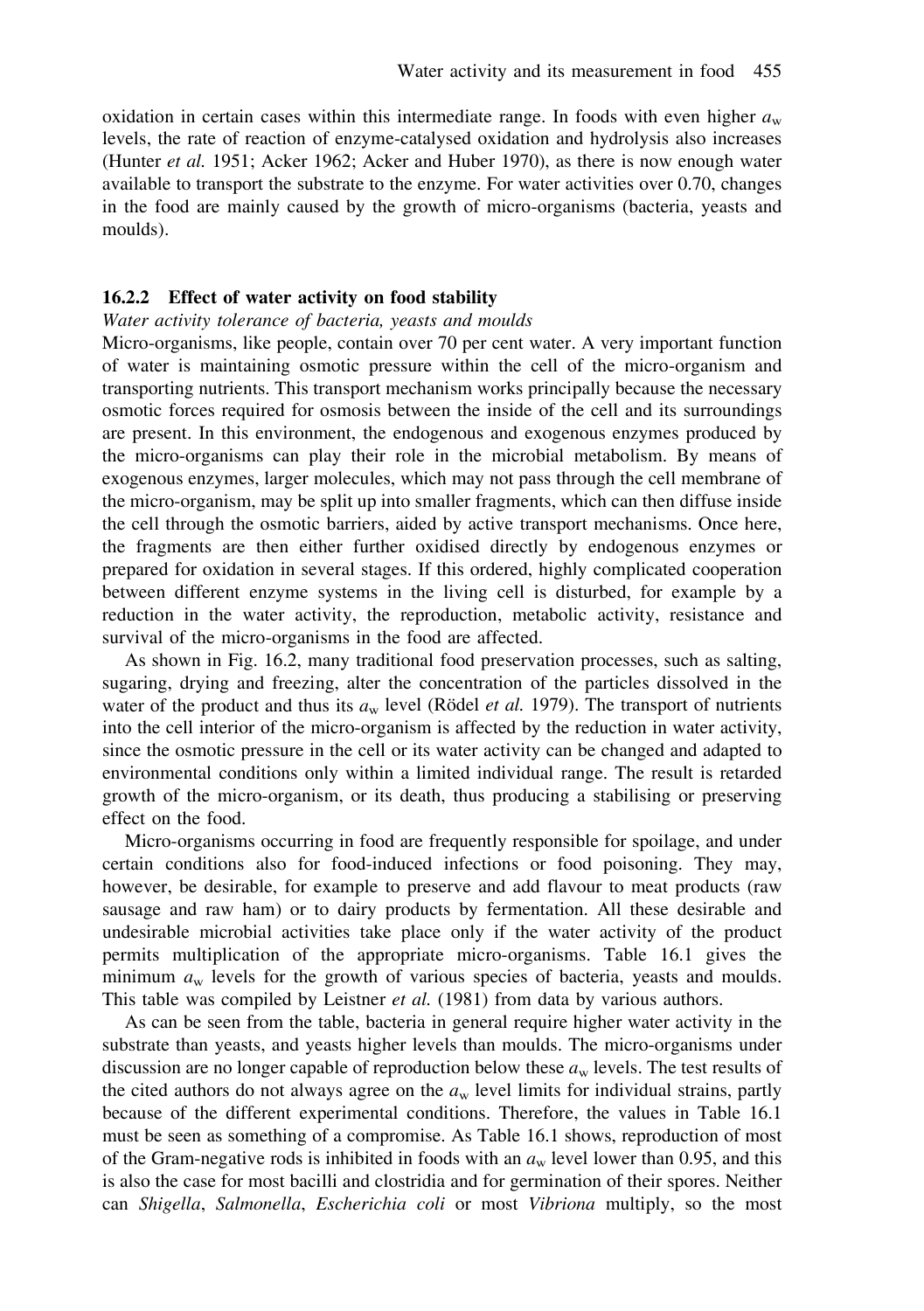

**Fig. 16.2** Comparison between the water available to micro-organisms and the total water content of foods.

common causes of spoilage by microbial activity are eliminated, together with foodrelated infections and food poisoning. *Staphylococcus aureus*, also a food-poisoning organism, can tolerate  $a_w$  levels as low as 0.86, but under conditions of reduced oxygen this type of cell is inhibited at a level of 0.91.

If water activity in the substrate is adjusted not with NaCl or sugar but with glycerol, then different micro-organisms, such as *Clostridium botulinum* types A, B and E (Baird-Parker and Freame 1967), *Clostridium perfringens* (Kang *et al.* 1969), *Bacillus cereus* (Jakobsen *et al.* 1972; Jakobsen and Murrell 1977), *Salmonella oranienburg* (Christian 1955b; Marshall et al. 1971; Rödel and Lücke 1983) and *Vibrio parahaemolyticus* (Beuchat 1974), grow if water activity is lower. This is worth mentioning because glycerol is frequently used in place of NaCl or sugar to reduce  $a_w$  in products of intermediate moisture content.

The tolerance of individual micro-organisms to water activity is in general lower if other factors in the foodstuff such as temperature, pH value, redox potential, oxygen and carbon dioxide concentration deviate from the optimum, or if the product has been treated with preservatives. This 'hurdle effect' (Leistner and Rödel 1976a; Leistner 1977; 1978)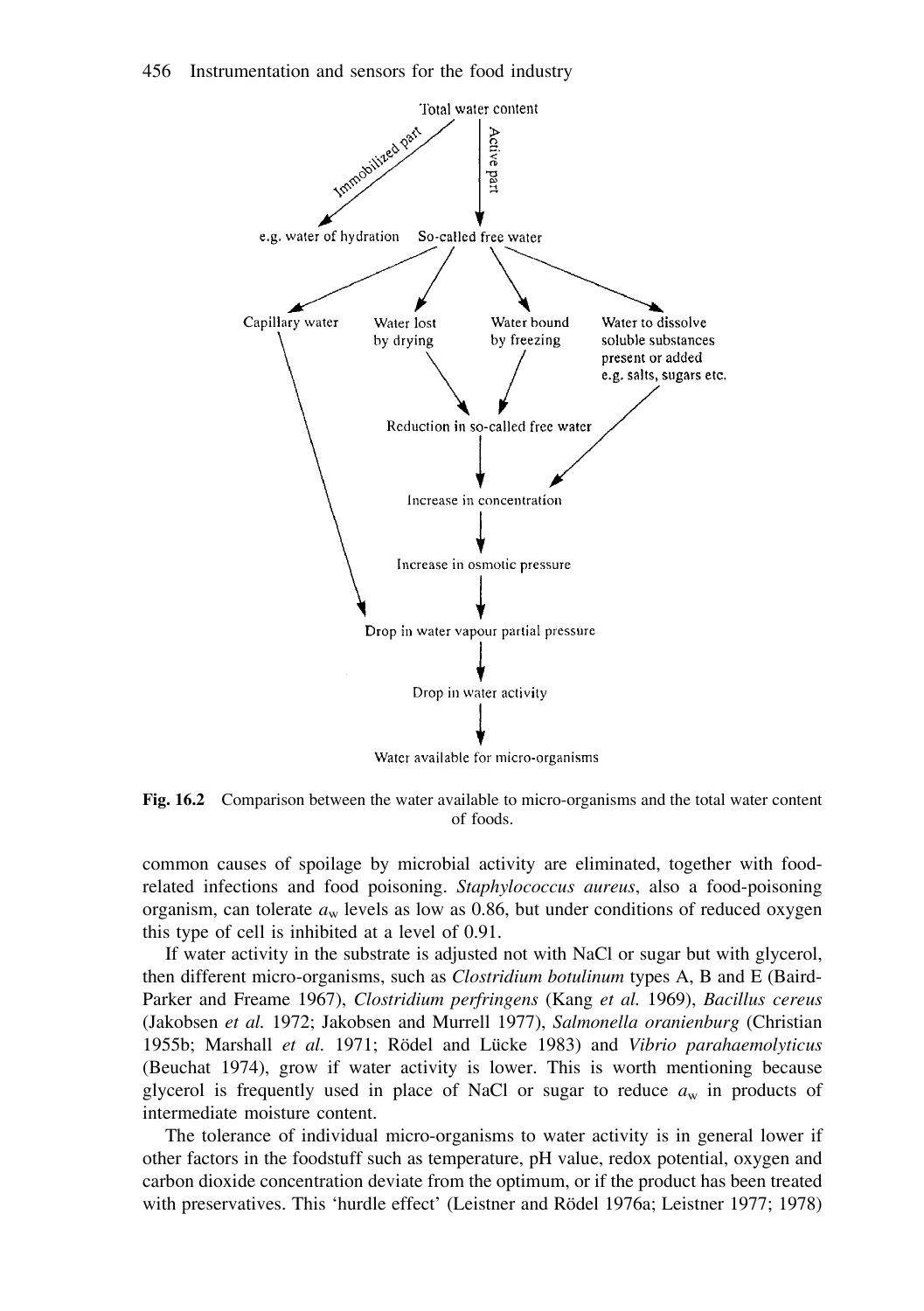| $a_{\rm w}$ | Bacteria                                                                             | Yeasts                     | Moulds                                 |
|-------------|--------------------------------------------------------------------------------------|----------------------------|----------------------------------------|
| 0.98        | Clostridium <sup>b</sup> , Pseudomonas <sup>a</sup>                                  |                            |                                        |
| 0.97        | Clostridium <sup>c</sup> , Pseudomonas <sup>a</sup>                                  |                            |                                        |
| 0.96        | Flavobacterium, Klebsiella,                                                          |                            |                                        |
|             | Lactobacillus, Proteus <sup>a</sup> ,                                                |                            |                                        |
|             | Pseudomonas <sup>a</sup> , Shigella                                                  |                            |                                        |
| 0.95        | Alcaligenes, Bacillus,                                                               |                            |                                        |
|             | Citrobacter, Clostridium <sup>d</sup> ,                                              |                            |                                        |
|             | Enterobacter, Escherichia,                                                           |                            |                                        |
|             | Propionibacterium, Proteus,                                                          |                            |                                        |
|             | Pseudomonas, Salmonella,                                                             |                            |                                        |
|             | Serratia, Vibrio                                                                     |                            |                                        |
| 0.94        | Bacillus <sup>a</sup> , Clostridium <sup>e</sup> ,<br>Lactobacillus, Microbacterium, |                            |                                        |
|             | Pediococcus, Vibrio                                                                  |                            |                                        |
|             | Streptococcus <sup>a</sup>                                                           |                            | Stachybotrys                           |
| 0.93        | Bacillus <sup>f</sup> , Micrococcus <sup>a</sup>                                     |                            | Botrytis, Mucor                        |
|             | Lactobacillus <sup>a</sup> , Streptococcus                                           |                            | Rhizopus                               |
| 0.92        |                                                                                      | Pichia                     |                                        |
|             |                                                                                      | Rhodotorula,               |                                        |
|             |                                                                                      | Saccharomyces <sup>a</sup> |                                        |
| 0.91        | Corynebacterium, Streptococcus                                                       |                            |                                        |
| 0.90        | Bacillus <sup>g</sup> , Lactobacillus <sup>a</sup>                                   | Hansenula,                 |                                        |
|             | Micrococcus, Staphyloccus <sup>h</sup> ,                                             | <b>Saccharomyces</b>       |                                        |
|             | Vibrio <sup>a</sup>                                                                  |                            |                                        |
| 0.88        |                                                                                      | Candida,                   |                                        |
|             |                                                                                      | Debaryomyces,              |                                        |
|             |                                                                                      | Hanseniaspora              | Cladsosporium                          |
| 0.87        |                                                                                      | Debaryomyces <sup>a</sup>  |                                        |
| 0.86        | Micrococcus <sup>a</sup> , Staphylococcus <sup>i</sup> ,                             |                            |                                        |
|             | Vibrio                                                                               |                            |                                        |
| 0.84        |                                                                                      |                            | Alternaria,                            |
|             |                                                                                      |                            | $Aspergillusa$ ,                       |
|             |                                                                                      |                            | Paecilomyces                           |
| 0.83        | Staphylococcus                                                                       | Debaryomyces <sup>a</sup>  | Penicillium <sup>a</sup>               |
| 0.81        |                                                                                      | Saccharomyces <sup>a</sup> | Penicillium                            |
| 0.79        |                                                                                      |                            | Penicillium <sup>a</sup>               |
| 0.78        |                                                                                      |                            | Aspergillus,                           |
|             |                                                                                      |                            | Emericella                             |
| 0.75        | Halobacterium, Halococcus                                                            |                            | Aspergillus <sup>a</sup> ,<br>Wallemia |
| 0.70        |                                                                                      |                            | Aspergillus <sup>a</sup> ,             |
|             |                                                                                      |                            | Chrysosporium                          |
| 0.62        |                                                                                      | Saccharomyces <sup>a</sup> | Eurotium <sup>a</sup>                  |
| 0.61        |                                                                                      |                            |                                        |
|             |                                                                                      |                            | Monascus                               |

**Table 16.1** Minimum water activity ( $a_w$ ) for multiplication of micro-organisms associated with foods (Leistner *et al*. 1981)

a Some isolates. **b** *Clostridium botulinum* type C. <sup>c</sup> *C. botulinum* type E, and some isolates of *C. perfringens*. <sup>d</sup> *C. botulinum* type A and B, and *C. perfringens*. <sup>e</sup> Some isolates of *C. botulinum* type B. <sup>g</sup> Some isolates of *Bacillus stearothermophilus*. <sup>g</sup> *B. subtilis* under certain conditions. <sup>h</sup> *Staphylococcus aureus* anaerobic. <sup>i</sup> *S. aureus* aerobic. <sup>j</sup> Some isolates of *Vibro costicolus*.

*Sources*: Stille 1948; Snow 1949; Burcik 1950; Bullock and Tallentire 1952; Christian and Scott 1953; Scott 1953; 1957; Williams and Purnall 1953; Christian 1955a; Wodjinski and Frazier 1960; 1961; Christian and Waltho 1962; 1964; Lanigan 1963; Riemann 1963; Blanche Koelensmid and van Rhee 1964; Gough and Alford 1965; Hobbs 1965; Matz 1965; Brownlie 1966; Limsong and Frazier 1966; Segner *et al*. 1966; 1971; Baird-Parker and Freame 1967; Ohye and Christian 1967; Ohye *et al*. 1967; Kushner 1968; McLean *et al*. 1968; Pitt and Christian 1968; Pivnick and Thatcher 1968; Emodi amd Lechowich 1969 1969; Kang *et al*. 1969; Mossel 1969; Bem and Leistner 1970; Strong et al. 1970; Troller 1971; 1972; Jakobsen et al. 1972; Rödel et al. 1973; Tomcov et al. 1974; Beuchat 1974; Pitt 1975; Leistner and Rödel 1975; 1976a; 1976b; Jakobsen and Murrell 1977; Troller and Christian 1978; Christian 1981; Ruegg and Blanc 1981.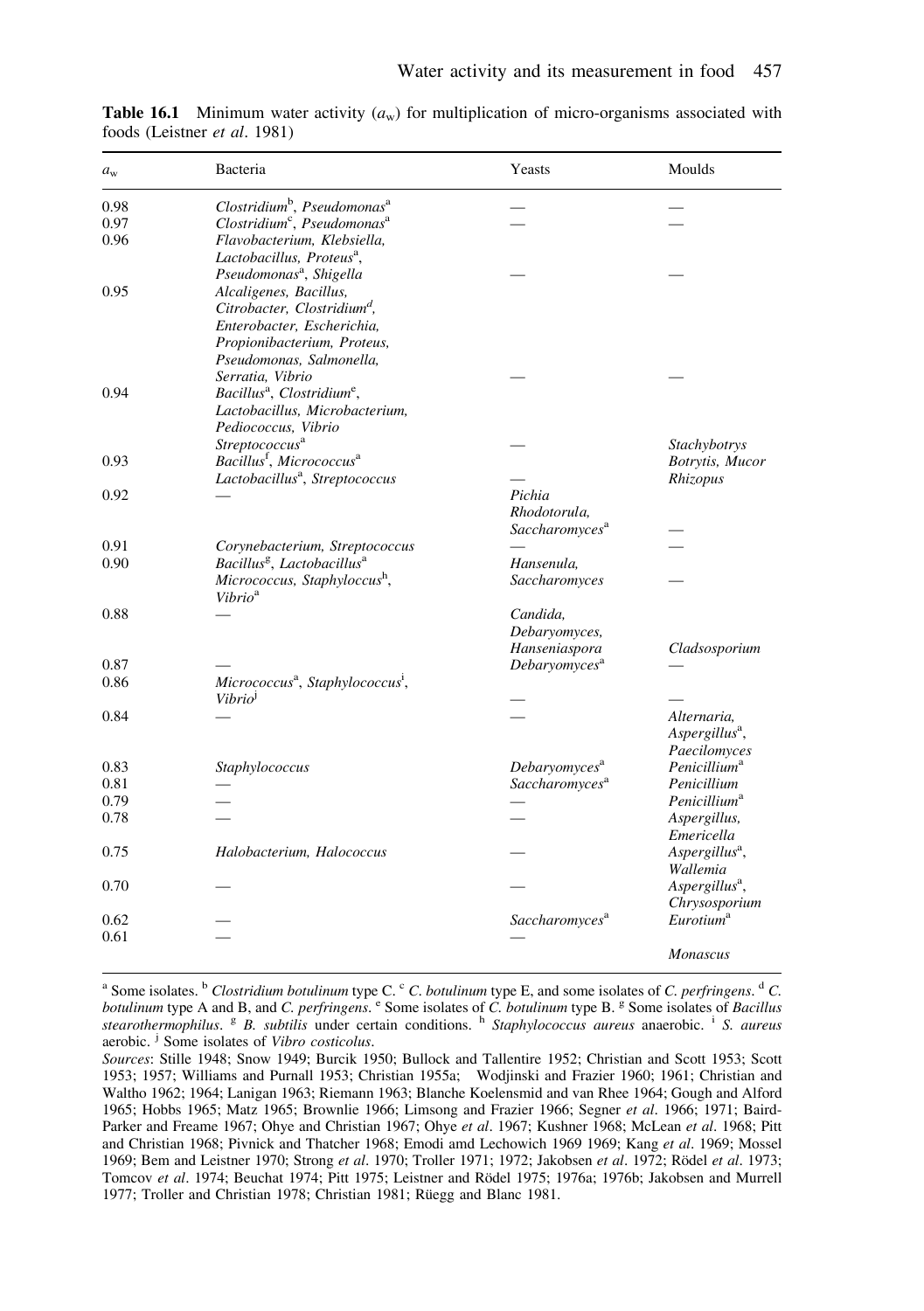458 Instrumentation and sensors for the food industry

is of fundamental importance for food preservation because it may be used to prevent food-related infections, food poisoning and deterioration due to microbes, and the fermentation of food can be controlled more easily.

The water activity of food influences the toxin-forming ability of micro-organisms as well as their growth. According to Leistner *et al.* (1981) the limits for producing toxins by *Clostridium botulinum*, *Staphylococcus aureus* and toxinogenic moulds are as presented in Table 16.2. *Clostridium botulinum* types A, B, and E tolerate  $a_w$  levels of 0.95, 0.94 and 0.97; type C tolerates 0.98. The limit for the formation of enterotoxin C by *Staphylococcus aureus* is 0.94, whilst for enterotoxin B it is as low as 0.90. The staphylococci that cause most food poisoning are represented by type A, which only loses its toxin-forming ability at water activities below 0.87.

| Micro-organism        | Minimum $a_w$ | Source                |
|-----------------------|---------------|-----------------------|
| Clostridium botulinum |               |                       |
| Type C                | 0.98          | a                     |
| Type E                | 0.97          | b                     |
| Type A                | 0.95          | b                     |
| Type B                | 0.94          | b                     |
| Staphylococcus aureus |               |                       |
| Enterotoxin C         | 0.94          | $\mathbf c$           |
| Enterotoxin B         | 0.90          | d,e,f,g               |
| Enterotoxin A         | 0.87          | h                     |
| <b>Mycotoxins</b>     |               |                       |
| Penitrem A            | 0.94          |                       |
| Citrinin              | 0.90          | $i,j$<br>$i,j$<br>$i$ |
| PR-toxin              | 0.90          |                       |
| Patulin               | 0.88          | $\mathbf{i}$          |
| Cyclopiazonic acid    | 0.87          | i,j                   |
| Roquefortine          | 0.87          | i, j                  |
| Citreoviridin         | 0.86          | j                     |
| Ochratoxin A          | 0.85          | k,m                   |
| Griseofulvin          | 0.85          |                       |
| Verrucosidin          | 0.84          | J<br>j                |
| Aflatoxins            | 0.83          | 1                     |
| Ochratoxin A          | 0.83          | $\mathbf n$           |
| Ochratoxin B          | 0.81          | $\mathbf n$           |
| Penicillic acid       | 0.80          | j,k                   |

**Table 16.2** Minimum water activity for toxin production by micro-organisms

<sup>a</sup>Segner *et al.* 1971 <sup>b</sup>Ohye and Christian 1967 <sup>c</sup>Genigeorgis *et al.* 1971 <sup>d</sup>Genigeorgis and Sadler 1966 <sup>e</sup>McLean *et al.* 1968 <sup>f</sup>Genigeorgis *et al.* 1969 Troller 1971 h<sub>Lotter</sub> and Leistner 1978 i Beuchat 1983 <sup>j</sup>Lötzsch and Trapper 1979 <sup>k</sup>Bacon *et al.* 1973<br><sup>1</sup>Northolt *et al.* 1977 <sup>m</sup>Harwig and Chen 1974 <sup>n</sup>Gareis and Rödel 2000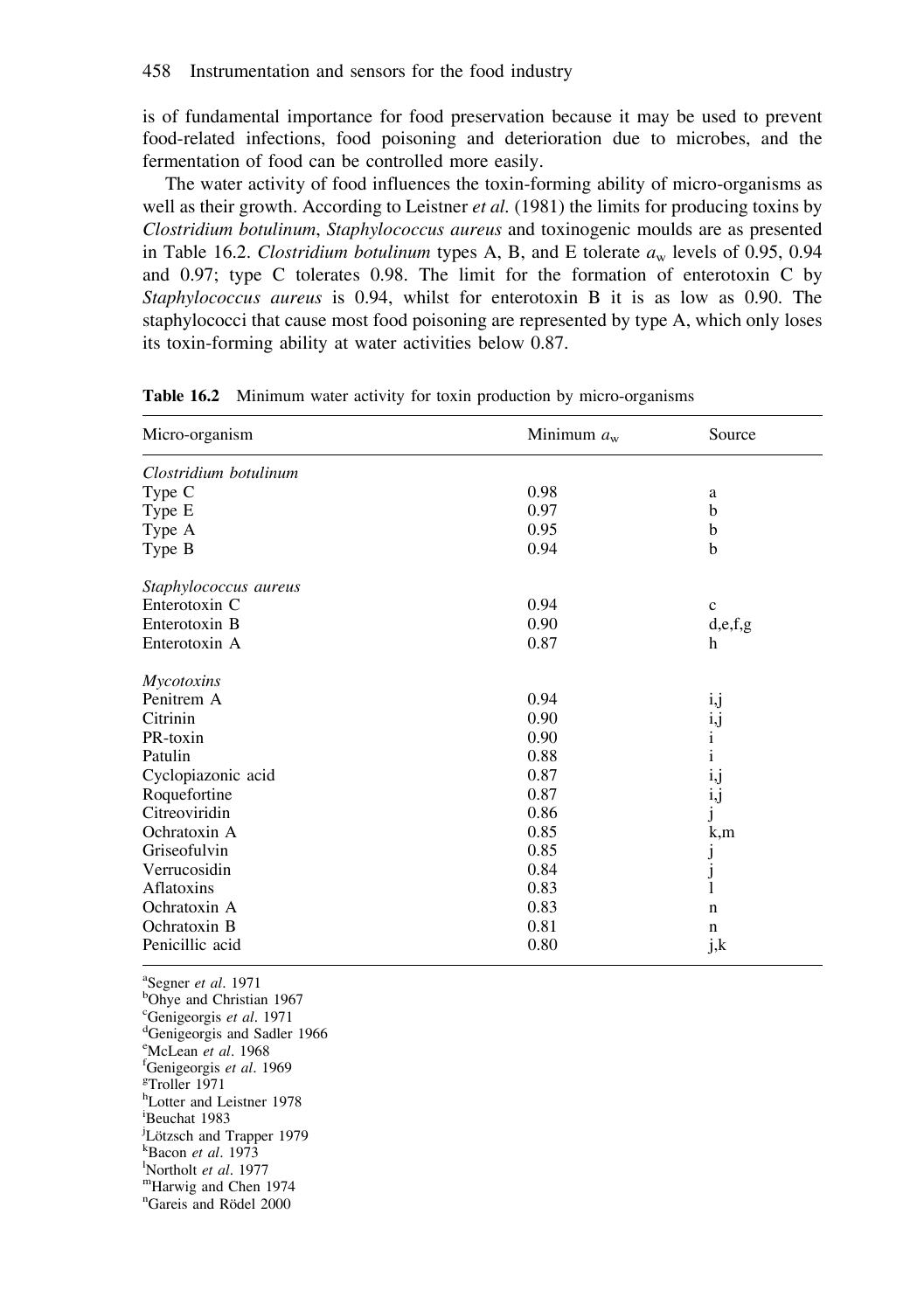| NaCl $(\%)$              | With bladder (hours) | Without bladder (hours) |
|--------------------------|----------------------|-------------------------|
| 1.72 $(a_{\rm w}$ 0.990) | 96                   | 72                      |
| 3.19 $(a_{\rm w}$ 0.981) | 15                   | 10                      |
| 4.90 $(a_{\rm w}$ 0.972) |                      |                         |

**Table 16.3** Expected inactivation time of bovine bladderworm (with and without bladder) by different NaCl concentrations (Schmidt and Rödel 1987)

#### *Water activity tolerance of trichinae and bovine bladderworms*

The sensitivity of trichinae to reduced  $a_w$  levels should also be mentioned. In model tests on sausage artificially infected with trichinae, Lötzsch and Rödel (1974) found that there were no further invasive trichinae when, by curing and drying the sausages, *a*<sup>w</sup> levels fell below 0.93. In further tests Lötzsch and Leistner (1977) proposed  $a_w$  limits of 0.90 for sausage and 0.87 for ham as a protection against the possibility of trichinae in meat products.

A human parasite found worldwide is the beef tapeworm *Taenia saginata*. It is estimated that 40 million people are carriers of this intestinal parasite. In the (former) Federal Republic of Germany, on average 1 per cent of slaughtered cattle are infected with *Cysticercus bovis* or bladderworm, the larval stage of the beef tapeworm (Krauss and Weber 1986). This cysticercus is the sexless immature stage of the tapeworm, and lives in the muscles of cattle, its intermediate host. About 1 per cent of the population of the (former) Federal Republic of Germany are estimated to be tapeworm carriers (Grossklaus 1977). If any bladderworms are overlooked during the legally prescribed meat inspection then, despite all the care taken, if this meat is consumed raw – for example, in the form of steak tartare, rare steak or pink roast beef – the bladderworms grow into tapeworms in the human intestine. With this in mind, Schmidt and Rödel (1987) carried out tests to find out the *a*<sup>w</sup> levels needed to destroy *Cysticercus bovis*. The results are given in Table 16.3. The high NaCl sensitivity of the beef bladderworm, observed in the table, also permits statements on the possible risk of invasion through raw sausage. In NaCl concentrations of about 3 per cent bladderworms will not survive after 24 hours, and even in NaCl concentrations of 2.5 per cent they will most probably die after two days at the most. Human ingestion of viable bladderworms through eating sausage is almost totally avoided by a curing period of at least seven days, which is allowed even for quick-cured raw sausage products. For other meat products such as, for example, raw ham with the usual common salt content, it can also be concluded that any potential bladderworm will die after two days at the most and there will be no danger to the consumer.

#### **16.2.3 Legal requirements**

The importance attached to water activity as one of the few parameters easily measurable in food, for assessing chemical and microbiological stability, is underlined in many countries by legal specifications. These regulations contain limits for water activity alone as well as in combination with the pH value. These two parameters are then used to designate product stability. In Canada, meat products may be stored at room temperature if the *a*<sup>w</sup> level is less than or equal to 0.90 and the pH value less than or equal to 5.4 (*Meat Hygiene Manual*, Meat Hygiene Division, Agriculture Canada, 1987). In Japan, dried or salted, smoked and dried meat products must have  $a_w$  levels less than 0.86 to be stored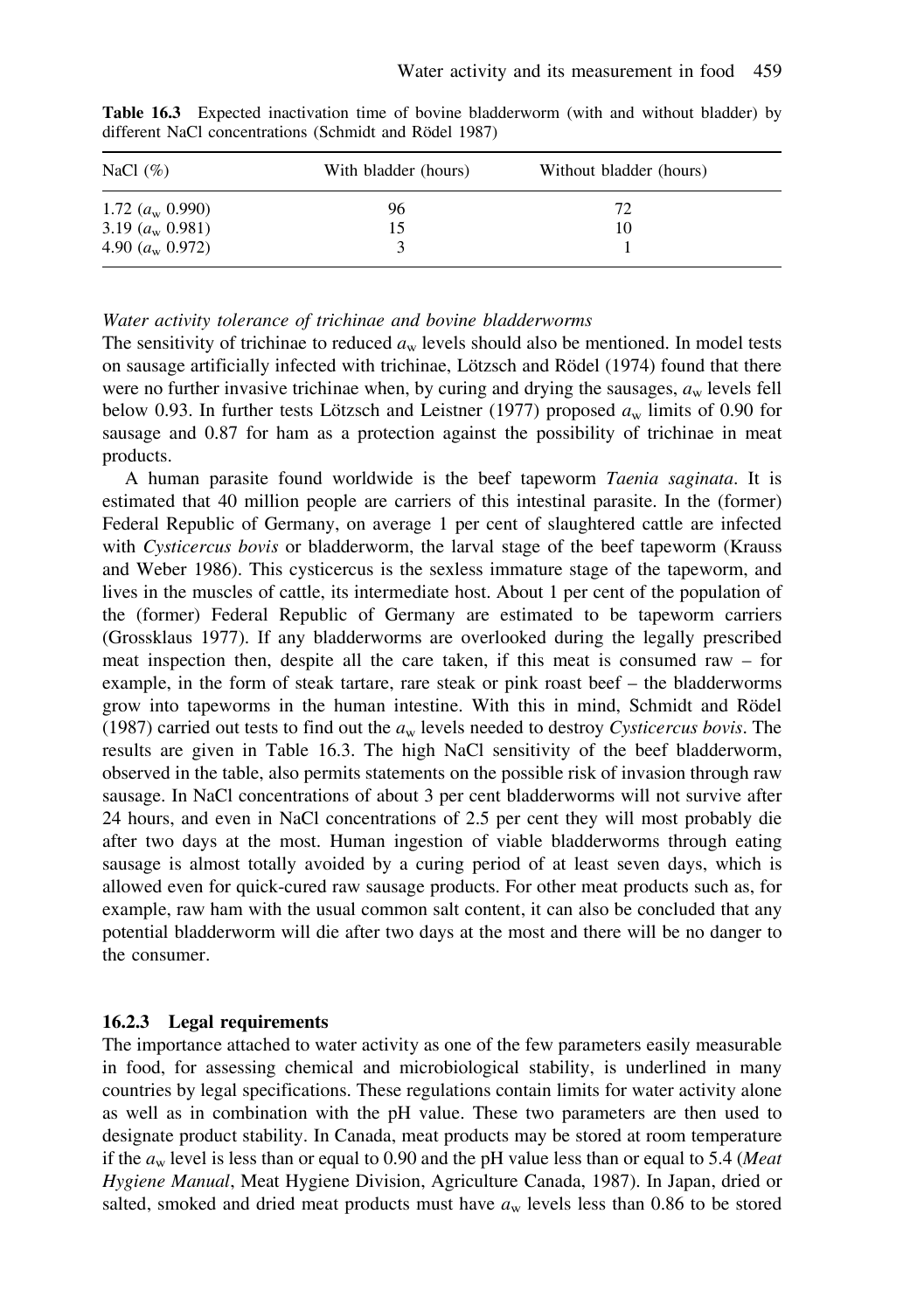above 10ºC, or lower than 0.94 to be stored below 10ºC (*Food Sanitation Law*, Ministry of Health and Welfare). Limits for food in the USA, which refer only to the water activity, stipulate an  $a_w$  of less than 0.85, with no pH requirement (Johnston and Lin 1987; FDA 1979; 1985). These few examples show clearly how important it is to control the water activity of foodstuffs; and, particularly where sausage and ham are being produced for export into the above-mentioned countries, it is absolutely essential to control the water activity of these products. Compliance with the required limits is often strictly and severely enforced by the importing countries.

# **16.3 Water activity levels in food and their control**

The water activity levels of fruits, vegetables, milk products and meat, measured by various authors in separate studies, have been published in the comprehensive work of Chirife and Ferro Fontan (1982). Alzamora and Chirife (1983) published water activity levels of different types of canned food such as fruits, vegetables and meat products. Detailed information on  $a_w$  levels in German meat products has been published by Rödel (1975).

## **16.3.1 Water activity levels in food of animal origin**

The water activity of meat and meat products is at the top of the  $a_w$  scale because of their high water content. Fresh meat has the highest water activity level, but this declines to a greater or lesser extent during processing into meat products. In this process, the *a*<sup>w</sup> level is characterised particularly by the content of common salt in the aqueous phase of the product. The water activity of salted and dried meat products, such as raw sausage and ham, is therefore correspondingly lower. The levels for different meat products can be found in Table 16.4 (Leistner *et al.* 1981).

Fresh meat comes top of the list, with an  $a_w$  of 0.99 in the lean part. This level is not affected by the type of animal, muscle group, or water-holding capacity. Meat products

| Product                 | Minimum             | Maximum           | Average |  |
|-------------------------|---------------------|-------------------|---------|--|
| Fresh meat              | 0.98                | 0.99              | 0.99    |  |
| Bologna sausage         | $0.87^{\rm a}$      | 0.98              | 0.97    |  |
| Liver sausage           | 0.95                | 0.97              | 0.96    |  |
| Blood sausage           | 0.86 <sup>b</sup>   | 0.97              | 0.96    |  |
| Raw ham                 | 0.80 <sup>c</sup>   | 0.96              | 0.92    |  |
| Dried beef <sup>d</sup> | 0.80                | 0.94              | 0.90    |  |
| Fermented sausage       | $0.65^{\mathrm{e}}$ | 0.96 <sup>f</sup> | 0.91    |  |

**Table 16.4** Water activity range of fresh meat and some representative meat products (Leistner *et al.* 1981)

 $\frac{a}{b}$  Tiroler.<br>b Speckwurst.

 $\overline{c}$  Country cured ham.

 $^{\text{d}}$  Bündener Fleisch.<br>  $^{\text{e}}$  Hard Sausage.

<sup>f</sup> Fresh Mettwurst.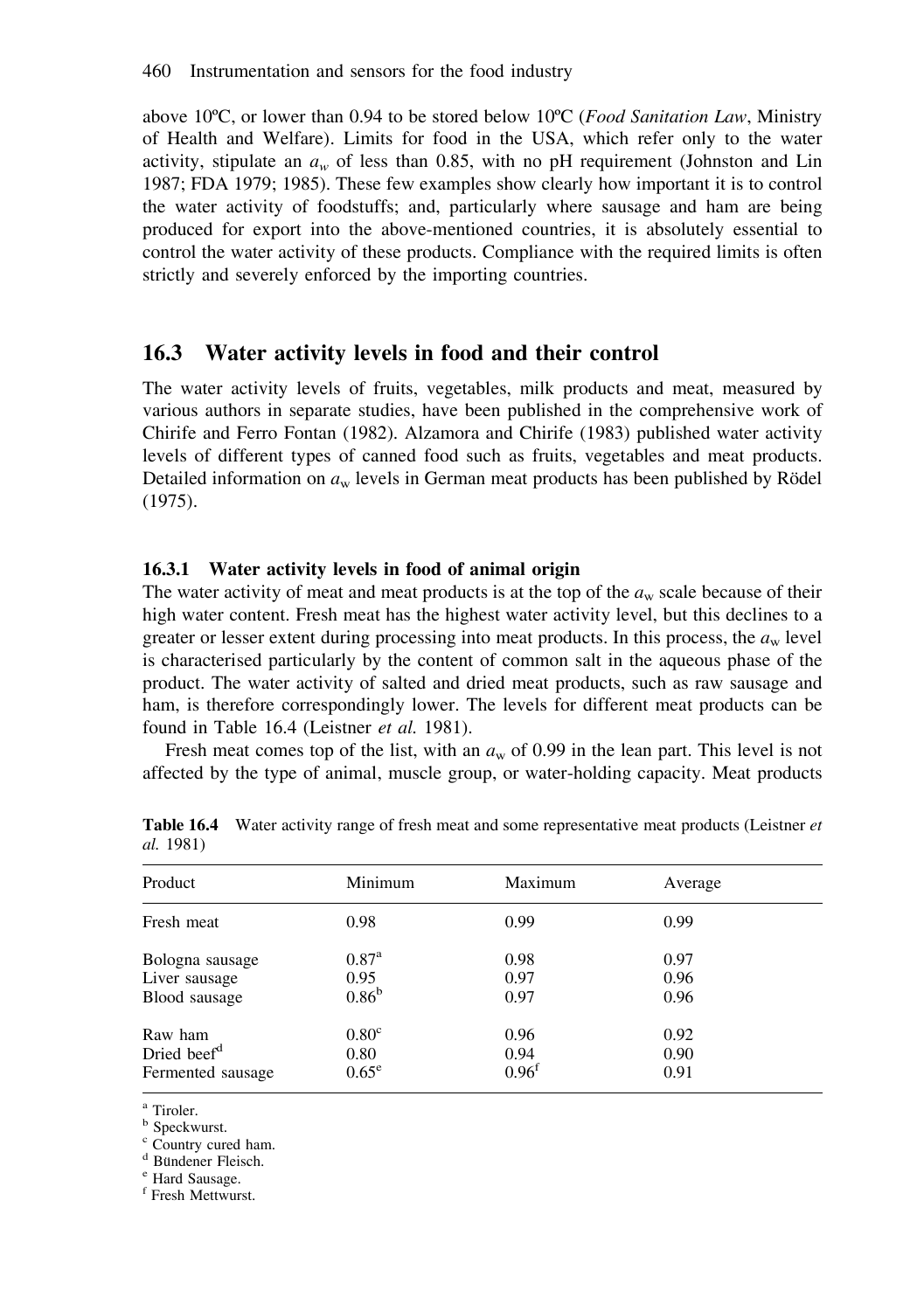| Species and<br>location | Treatment         | $a_{\rm w}$ | $H2O$ (%) | NaCl $(\%)$ |
|-------------------------|-------------------|-------------|-----------|-------------|
| Pork, back fat          | Fresh             | 0.991       | 9.6       | 0.1         |
|                         | Chilled           | 0.982       | 6.5       | 0.1         |
|                         | Salted and smoked | 0.724       | 2.4       | 1.2         |
| Beef, tallow            | Fresh             | 0.993       | 13.6      | 0.2         |
|                         | Chilled           | 0.984       | 4.2       | 0.2         |

**Table 16.5** Water activity of porcine and bovine fat (Rödel *et al.* 1980)

have a lower water activity than fresh meat and therefore in general a longer shelf life. Measures such as, for example, adding common salt, extracting water or adding fat have the greatest effect in reducing the  $a_w$  level of meat products. The addition of fat indirectly influences the  $a_w$  level of meat products, since fat contains very little water in comparison with lean meat, as shown in Table 16.5. Meat products that are very rich in fat therefore contain relatively little water, so that the same amount of salt added to these products produces a sharper decrease in the *a*<sup>w</sup> level than in products with a greater lean portion (Rödel *et al.* 1980). Meats with a relatively high  $a_w$  level, and therefore short shelf life, are frankfurter-type products; this is attributed to a large and variable excess of water, according to recipe, which is a processing requirement for this product group. Meat products produced without heating, and so consumed raw, must have lower water activities to guarantee the required stability towards microbial spoilage of the product, and to ensure safety by avoiding any threat to the health of the consumer. Allowance is made for this demand in the traditional production processes for sausage and ham and similar products by expensive drying processes, for example. The water activity of raw ham and bacon comes within the wide range of 0.88 to 0.96. This variation is principally due to the difference in the degree of drying. There is less variation with dried beef. The  $a_w$  range for sausages is also quite wide. Hungarian and Italian salamis have the lowest  $a_w$ levels, and the shelf life for these products is limited only by chemical changes, such as rancidity.

Bone (1973) and Karmas and Chen (1975) demonstrated in their work that lowmolecular-weight soluble compounds in food, in contrast to high-molecular-weight compounds, have a considerable effect on the water activity. The number of dissolved particles is critical for the *a*w. It is not only in meat products but also in cheese that proteins of high molecular weight are found alongside compounds of low molecular weight. Some of these, according to Rüegg and Blanc (1977), develop in cheese during the maturing process; others are added during production, for example sodium chloride. Table 16.6 gives the  $a_w$  levels of different cheeses. Detailed assay data on different types of European cheese were published by Ruegg and Blanc (1977; 1981) and by Marcos *et al.* (1981).

#### **16.3.2 Water activity levels in food of vegetable origin**

Most bakery products have water activities that do not allow bacteria or yeasts to grow. Moulds, on the other hand, may still develop. Individual types of mould again require different minimum *a*<sup>w</sup> levels for growth in bakery products. The kinds of *Penicillium* forming a velour-type cushion may still develop well on bread and brioches, for example, whereas they are no longer able to multiply on cake because of the lower water activity.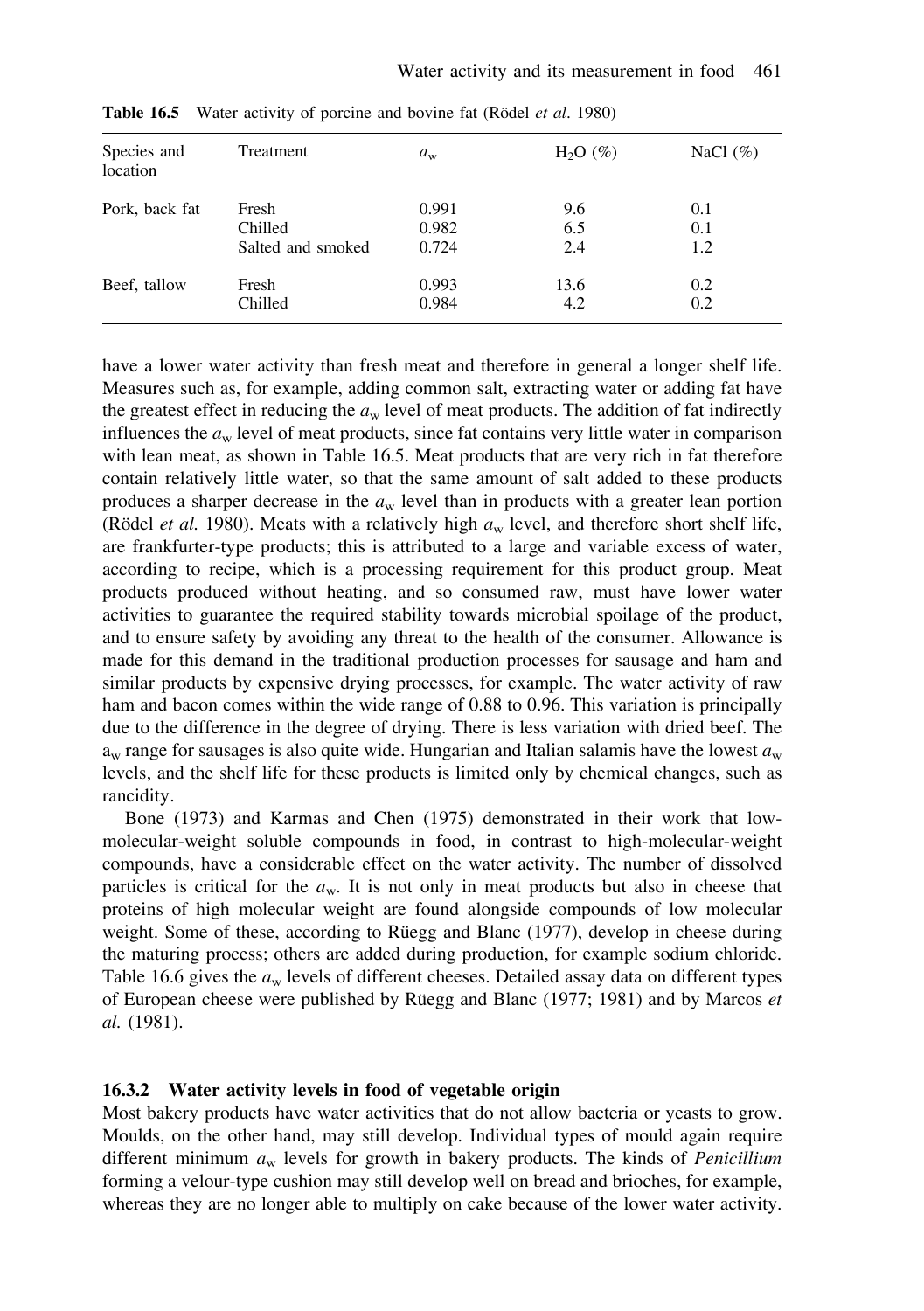#### 462 Instrumentation and sensors for the food industry

| Type                    | $a_{\rm w}$ (25 <sup>o</sup> C) | Standard deviation |
|-------------------------|---------------------------------|--------------------|
| Appenzeller             | 0.962                           | 0.011              |
| <b>Brie</b>             | 0.980                           | 0.006              |
| Camembert               | 0.982                           | 0.008              |
| Cheddar                 | 0.950                           | 0.010              |
| Cottage cheese          | 0.988                           | 0.006              |
| Edam                    | 0.960                           | 0.008              |
| Emmentaler <sup>a</sup> | 0.972                           | 0.007              |
| Fontal                  | 0.962                           | 0.010              |
| Gorgonzola              | 0.970                           | 0.017              |
| Gouda                   | 0.950                           | 0.009              |
| Gruyère <sup>a</sup>    | 0.948                           | 0.012              |
| Limburger               | 0.974                           | 0.015              |
| Münster                 | 0.977                           | 0.011              |
| St Paulin               | 0.968                           | 0.007              |
| Parmesan                | 0.917                           | 0.012              |
| Quarg                   | 0.990                           | 0.005              |
| Sbrinz <sup>a</sup>     | 0.940                           | 0.011              |
| Tilsiter                | 0.962                           | 0.014              |
| Processed cheese        | 0.975                           | 0.010              |

**Table 16.6** Water activity of various European cheeses (Ruegg and Blanc 1981)

<sup>a</sup> Values for Emmentaler, Gruyère and Sbrinz were measured after ripening periods of  $4-5$ ,  $6-5$  and  $10-11$ months, respectively. The other values were determined using commercially available samples.

| Product                    | $a_{\rm w}$ | $H2O$ (%) |  |
|----------------------------|-------------|-----------|--|
| White bread                | 0.92        | 40        |  |
| Plundergebäck <sup>a</sup> | 0.86        | 26        |  |
| Cake                       | 0.83        | 26        |  |
| High-ratio cake            | 0.76        | 26        |  |
| Gingerbread                | 0.63        | 16        |  |
| Rusk                       | 0.38        | 6         |  |
| Waffles                    | 0.30        |           |  |

**Table 16.7** Water activity and water content of some breads and pastries (Flückiger and Cleven 1978)

<sup>a</sup> Danish pastry.

However, cake might still be affected by types of *Aspergillus*, which impart the appearance of a spider's web. It is possible to influence the water activity of bakery products principally by means of sugar (sucrose), invert sugar, fructose, glucose, sorbitol and salt, as well as by reducing the overall water content (Fluckiger and Cleven 1978; Brack and Röcken 1997). Table 16.7 presents a general survey of the  $a_w$  levels of different bakery products. Chirife and Ferro Fontan (1982) give an overview of the water activity levels of produce in a paper in which the *a*<sup>w</sup> levels of over 80 fruit and vegetable products are listed.

#### **16.3.3 Control of the water activity level**

The modification of the water activity in foods is not only limited by flavour considerations, but also restricted more or less rigidly by the legal regulations in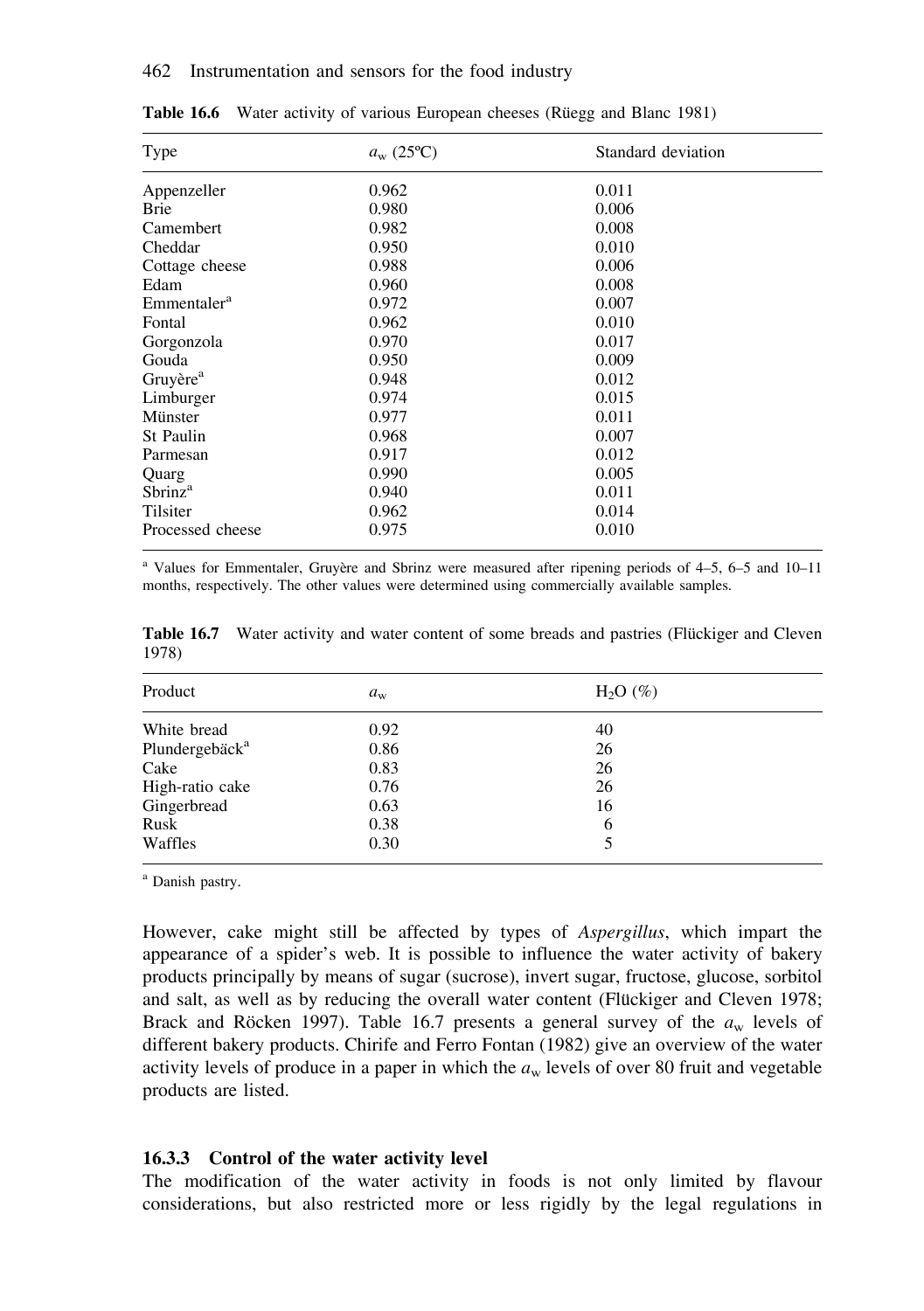individual countries. However, numerous publications have described technologies for new types of foods termed 'intermediate-moisture foods' (Heiss and Eichner 1971; Labuza *et al.* 1972a; 1972b; Bone 1973; Ross 1975; Davies *et al.* 1976; Simatos and Multon 1985). These products, in which mostly glycerol is used to retain moisture, have achieved great significance in a similar form in animal feeds. The moisture retainers or humectants, such as glycerol or propylene glycol, used in these products combine with or replace part of the water in the product and therefore reduce the  $a_w$  level without the product losing its tenderness. These products can be stored for a long period even without refrigeration if a fungal growth inhibitor is applied. For traditional meat products, the water activity can be reduced mainly by salting, adding fat and drying. For Asian products the water activity is also in many cases reduced additionally by large quantities of sugar.

According to Flückiger and Cleven (1978) there are two ways of reducing the water activity of bakery products to below the critical limit of 0.75 for these products (lower limit for mould growth). During bakery production the water content of the product can be greatly reduced either through the choice of recipe and the process, or by the addition of sugar or sugar substitutes. In Great Britain and the USA the latter option is used for socalled high-ratio cakes. When special flours (cake flour) are used, sugar may be added at levels up to 160 per cent in proportion to the flour. The *a*<sup>w</sup> level of these very moist cakes lies in the range between 0.70 and 0.76. Unopened, these products are protected from mould growth even after prolonged storage. The fact that cakes containing raisins or candied fruit are hardly affected by mould is likewise due to a reduction in the water activity brought about by the soluble sugars present in the fruits.

## **16.3.4 Example: regulating raw sausage ripening by controlling the water activity level**

It is not only from a microbiological point of view that water activity in food is of interest. This parameter may also be used to optimise products and to save energy in the processing steps involved in the fermentation of raw sausages such as salami. Conventional sausage ripening is currently based mainly on empirical principles. Thus, established processing conditions are regarded as optimal if there are no significant losses in the form of faulty products, for example with overdried edge zones or with tears. The ripening conditions (that is, temperature, humidity, air flow rate and time) are still altered mainly on the basis of sensory impressions, for example elasticity and dampness of the skin, external colour, etc. As a safeguard, a spot check is sometimes made on weight loss, pH value or water activity. Only in conditioned curing rooms in larger plants are continuous records of temperature and humidity standard practice. The character of modern curing plants has, however, changed with the increased use of microprocessors. In these new-generation microprocessor-controlled air-conditioned curing chambers, particularly those used in the production of raw slicing sausage, it is necessary to replace the older 'time control' of the curing chamber with process control, involving continuous assessment of selected fermentation parameters to allow continuous feedback to the curing process. It is then possible to react to desired – or particularly to undesired – changes and processes in the sausage during the long fermentation process by regulating the curing plant. The measurements necessary for this are supplied to the microprocessor by sensors (Rödel and Stiebing 1987; Stiebing and Rödel 1989).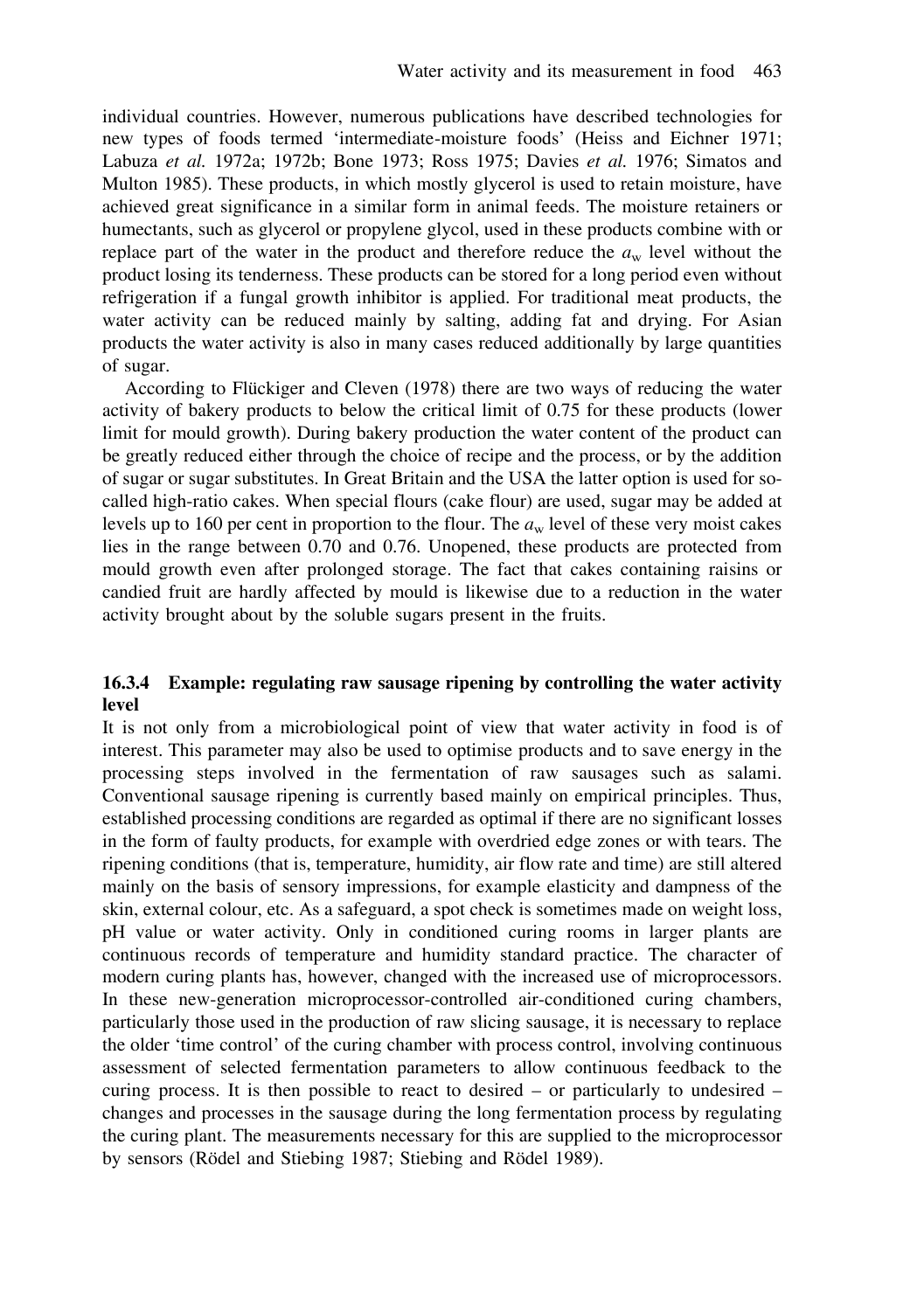## **16.4 Measuring water activity level**

#### **16.4.1 Background**

The following methods for measuring water activity in foods, with the exception of the freezing point technique, operate by determining the equilibrium moisture content. In this context, equilibrium means that equality has been reached between the water activity of the food and the relative humidity of the air enclosed in a measuring chamber impermeable to water vapour. The following conditions are therefore essential for accurate practical measurement of  $a_w$ . The measuring chamber must be sealed to prevent the effects of humidity in the external air on the equilibrium humidity in the chamber, and to prevent water vapour losses from the chamber. The water content of the samples should be practically identical before and after achieving equilibrium in the measuring chamber, which presupposes that the volume of air enclosed with the food in the measuring chamber is small. The rate of equilibration (determining the measuring period) is also increased for small volumes of air.

#### **16.4.2 Water activity as a function of temperature**

The water activity of foods decreases as the temperature drops (Ross 1975; Van den Berg 1975; Fennema 1978). Research carried out by Krispien and Rödel (1976) and Rödel and Krispien (1977) on meat and meat products has shown that if these products are cooled from 25 $\degree$ C down to the chilled and frozen range, there is a reduction in the  $a_w$  level. At temperatures above the onset of freezing the decrease in  $a_w$  level is insignificant  $(-0.00015$  per K), whereas below this point the decrease is considerable  $(-0.008$  per K). Below the freezing point of meat and meat products, the  $a_w$  level equals the  $a_w$  level of ice at the particular freezing temperature (Table 16.8). The  $a_w$  level of foods at freezing temperatures can be read from this table. Table 16.9 illustrates the processes at decreasing temperatures for meat and meat products. All frozen foods, including frozen water, have the same  $a_w$  level at the same temperature.

The temperature above freezing point at which the  $a_w$  is measured therefore makes no difference, as the effect of temperature on the vapour pressure ratios is very slight. It is only necessary to ensure that calibration and sample measurement take place at the same temperatures. A measurement temperature of 25ºC has proved practical, as there is a great deal of information in the literature on calibration references at this temperature. Particular attention must be paid to the constancy of temperature while the  $a_w$  is being measured. Any difference in temperature between measuring chamber, sensor and food may cause gross errors in the measurement. The higher the *a*<sup>w</sup> level of the sample, the greater the error.

#### **16.4.3 Influence of equilibration periods and sample properties**

It is not only the humidity equilibrium that can be adversely affected by variations in temperature during measurement; most electronic *a*<sup>w</sup> sensors also have a typical temperature response. Thus all water activity measurements must be taken at ambient temperatures that are as constant as possible (maximum  $\pm 0.2K$  fluctuation), which requires the use of temperature-controlled cabinets or Peltier-cooled boxes. The accuracy and in particular the reproducibility of many methods are adversely affected by inadequate measuring periods. If the *a*<sup>w</sup> level of the sample is determined by the process of equilibration, the measuring period for foods is generally about 2 to 4 hours. For better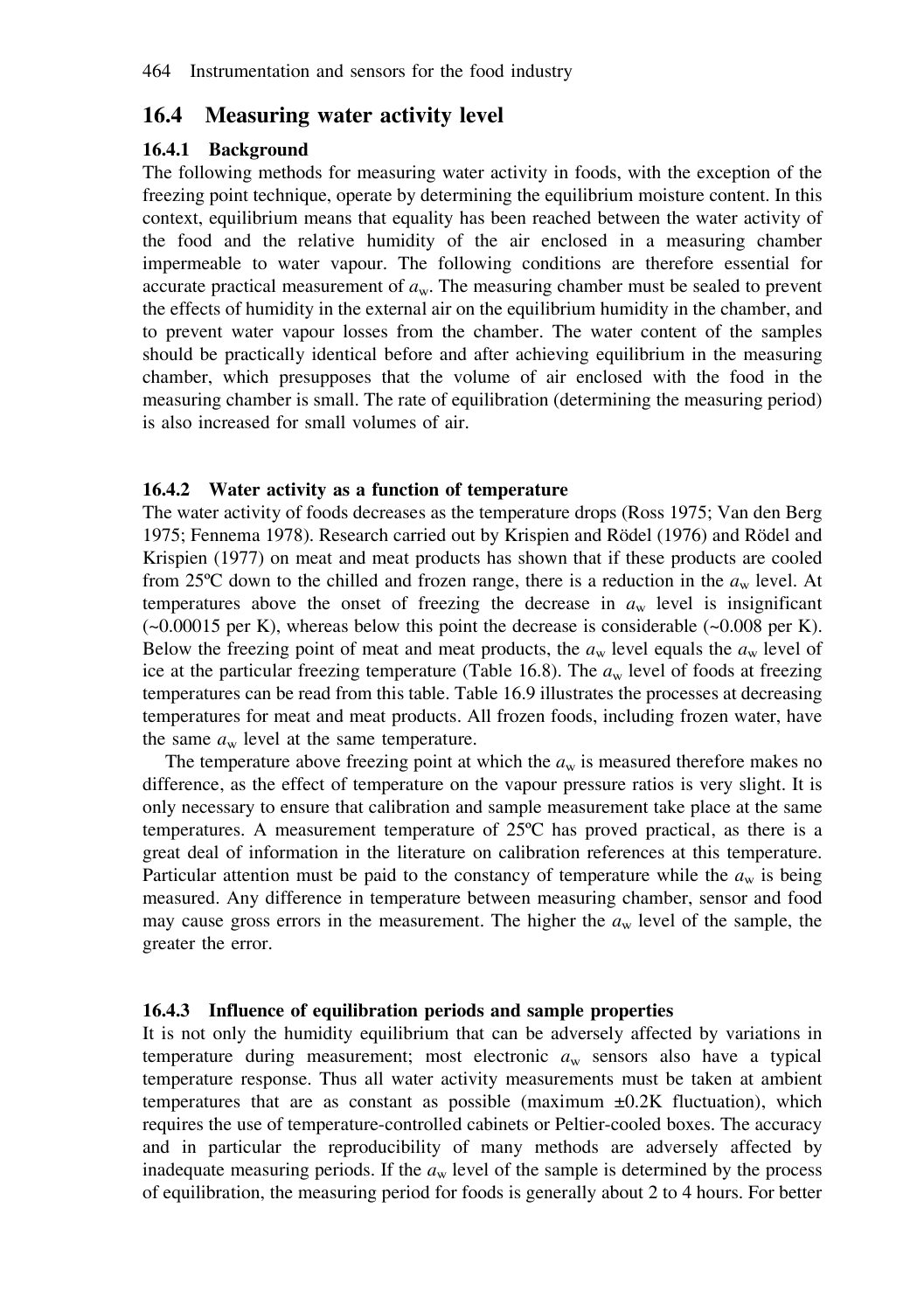| Temp (°C)    | $a_{\rm w}$ |
|--------------|-------------|
| $-1$         | 0.990       |
| $-{\bf 2}$   | 0.981       |
| $-3$         | 0.971       |
|              | 0.962       |
| $-4$<br>$-5$ | 0.953       |
| $-6$         | 0.943       |
| $-7$         | 0.934       |
| $-8\,$       | 0.925       |
| $-9$         | 0.916       |
| $-10$        | 0.907       |
| $-11$        | 0.899       |
| $-12$        | 0.889       |
| $-13$        | 0.881       |
| $-14$        | 0.873       |
| $-15$        | 0.864       |
| $-16$        | 0.856       |
| $-17$        | 0.847       |
| $-18$        | 0.839       |
| $-19$        | 0.831       |
| $-20$        | 0.823       |
| $-21$        | 0.815       |
| $-22$        | 0.807       |
| $-23$        | 0.799       |
| $-24$        | 0.792       |
| $-25$        | 0.784       |
| $-26$        | 0.776       |
| $-27$        | 0.769       |
| $-28$        | 0.761       |
| $-29$        | 0.754       |
| $-30$        | 0.746       |

**Table 16.8** Water activity of meat at freezing temperatures (calculated data from Moran 1936; Storey and Stainsby 1970; Fennema and Berny 1974)

control during measurement, the equilibration should be checked with a recorder. If, however, the  $a_w$  level of a sample is established by determining the freezing point, then about 8 to 30 minutes will be necessary, depending on the level of water activity.

In the measurement of water activity by certain techniques, reactions may occur at the sensor due to various chemical compounds introduced with the sample, and these reactions can then compromise the results (Rödel *et al.* 1979; Pollio *et al.* 1986); glycerol, propylene glycol and similar compounds are principally responsible for such reactions. Sample inhomogeneity can also influence the result, particularly for air-dried sausages or hams. For such products, the average water activity is of little significance. To determine the storage stability, the sample portion with the highest  $a_w$  (namely the sample core) needs to be tested. The *a*<sup>w</sup> profile can assist in studying the drying technology employed.

#### **16.4.4 Instrument calibration**

Both saturated and unsaturated solutions of various salts are suitable as standards for testing or calibrating a measurement technique. For calibration, Stoloff (1978) recommends saturated salt solutions in the form of salt slurries (Table 16.10). Tables of *a*<sup>w</sup> levels (percentage relative humidity) of saturated salt solutions at different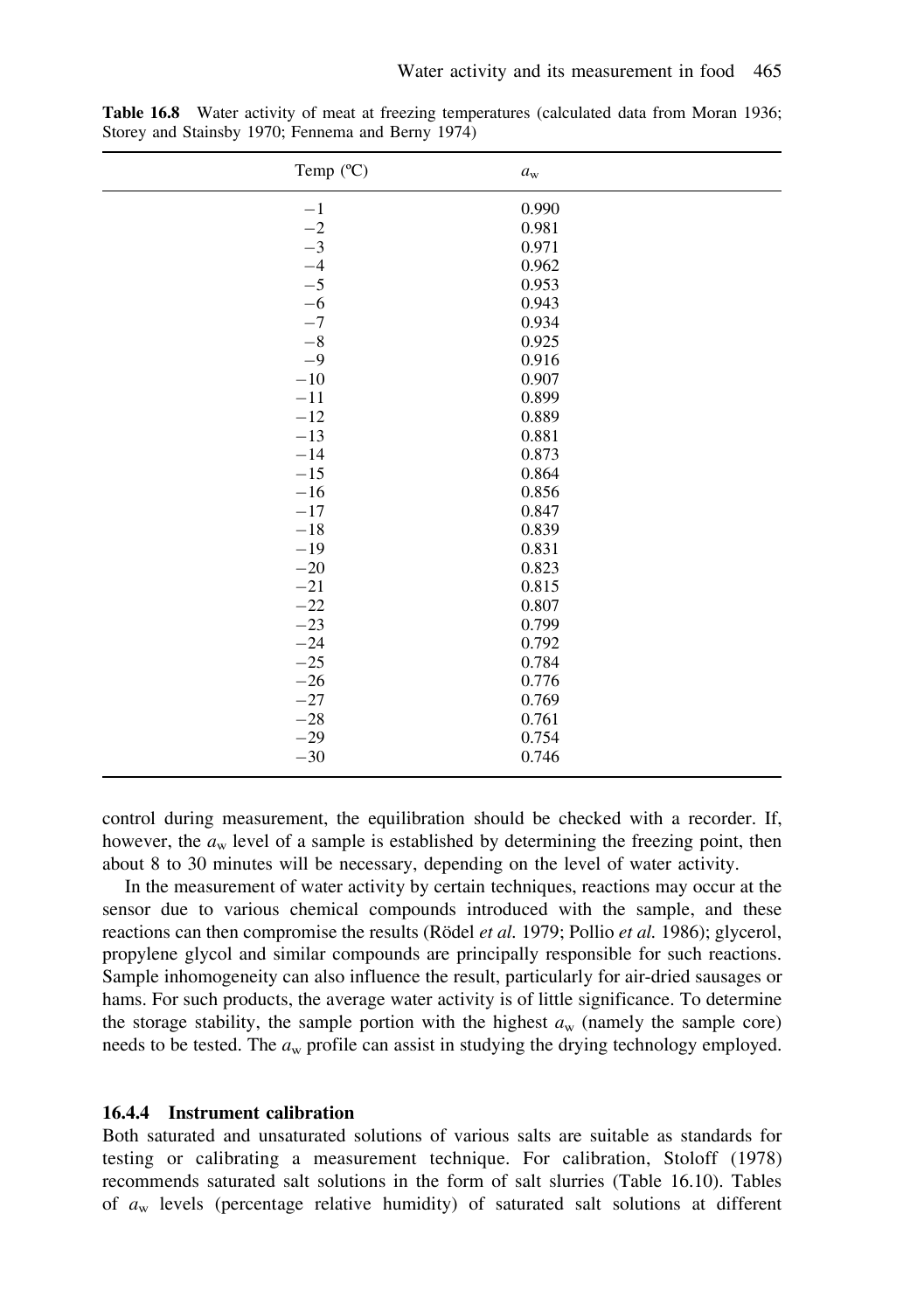|                                      |                                   | $a_w$ of product examples                              |                                   |                                   |  |
|--------------------------------------|-----------------------------------|--------------------------------------------------------|-----------------------------------|-----------------------------------|--|
| Temperature<br>$(^{\circ}C)$         | Fresh<br>Meat                     | Bologna<br>sausage                                     | Liver<br>sausage                  | Fermented<br>sausage              |  |
| 25<br>5<br>$\overline{0}$<br>$^{-1}$ | 0.993<br>unchanged<br>essentially | -98<br>unchanged <sup>0</sup><br>$essentially_{\odot}$ | 0.970<br>unchanged<br>essentially | 0.870<br>unchanged<br>essentially |  |
| $-2$<br>$-3$                         | 0.981<br>0.971                    | 0.971                                                  |                                   |                                   |  |
| $\frac{-4}{-5}$<br>$-10$             | 0.962<br>0.953<br>0.907           | 0.962<br>0.953<br>0.907                                | 0.962<br>0.953<br>0.907           |                                   |  |
| $-15$<br>$-20$                       | 0.864<br>0.823                    | 0.864<br>0.823                                         | 0.864<br>0.823                    | 0.864<br>0.823                    |  |

Table 16.9 Water activity of meat and meat products at freezing temperatures (Rödel and Krispien 1977)

temperatures can be found in Greenspan (1977), Resnik *et al.* (1984), Kitic *et al.* (1986) and Pollio *et al.* (1987). Unsaturated NaCl solutions varying in concentration are particularly suitable for calibrating instruments in the *a*<sup>w</sup> range from 0.75 to 0.99, critical for the microbial stability of foods. These solutions are easily made up and are relatively unaffected by temperature over a wide range (Chirife and Resnik 1984). The  $a_w$  levels of NaCl solutions of differing molality and differing percentage levels (according to Robinson and Stokes 1965; Krispien and Rödel 1976) are brought together in Table 16.11. Saguy and Drew (1987) report on the adequate statistical evaluation of calibration data determined by different techniques for  $a_w$  measurements.

# **16.5 Measurement techniques**

## **16.5.1 Manometric method**

Numerous methods of measuring water activity have been treated in detail in review articles (Troller and Christian 1978; Prior 1979; Rödel *et al.* 1979; Troller 1983a; Wolf 1984; Weisser *et al.* 1985). A special measuring technique, the direct manometric measurement of vapour pressure, has been described by Legault *et al.* (1948), Taylor

| Salt              | $a_{\rm w}$ | Salt                                  | $a_{\rm w}$ |
|-------------------|-------------|---------------------------------------|-------------|
| MgCl <sub>2</sub> | 0.328       | KBr                                   | 0.809       |
| $K_2CO_3$         | 0.432       | $(NH_4)$ <sub>2</sub> SO <sub>4</sub> | 0.810       |
| MgNO <sub>3</sub> | 0.529       | KCl                                   | 0.843       |
| NaBr              | 0.576       | Sr(NO <sub>3</sub> ) <sub>2</sub>     | 0.851       |
| CoCl <sub>2</sub> | 0.649       | BaCl <sub>2</sub>                     | 0.902       |
| SrCl <sub>2</sub> | 0.709       | KNO <sub>3</sub>                      | 0.936       |
| NaNO <sub>3</sub> | 0.743       | $K_2SO_4$                             | 0.973       |
| NaC <sub>1</sub>  | 0.753       |                                       |             |

**Table 16.10** Water activity of salt slurries at 25ºC (Stoloff 1978)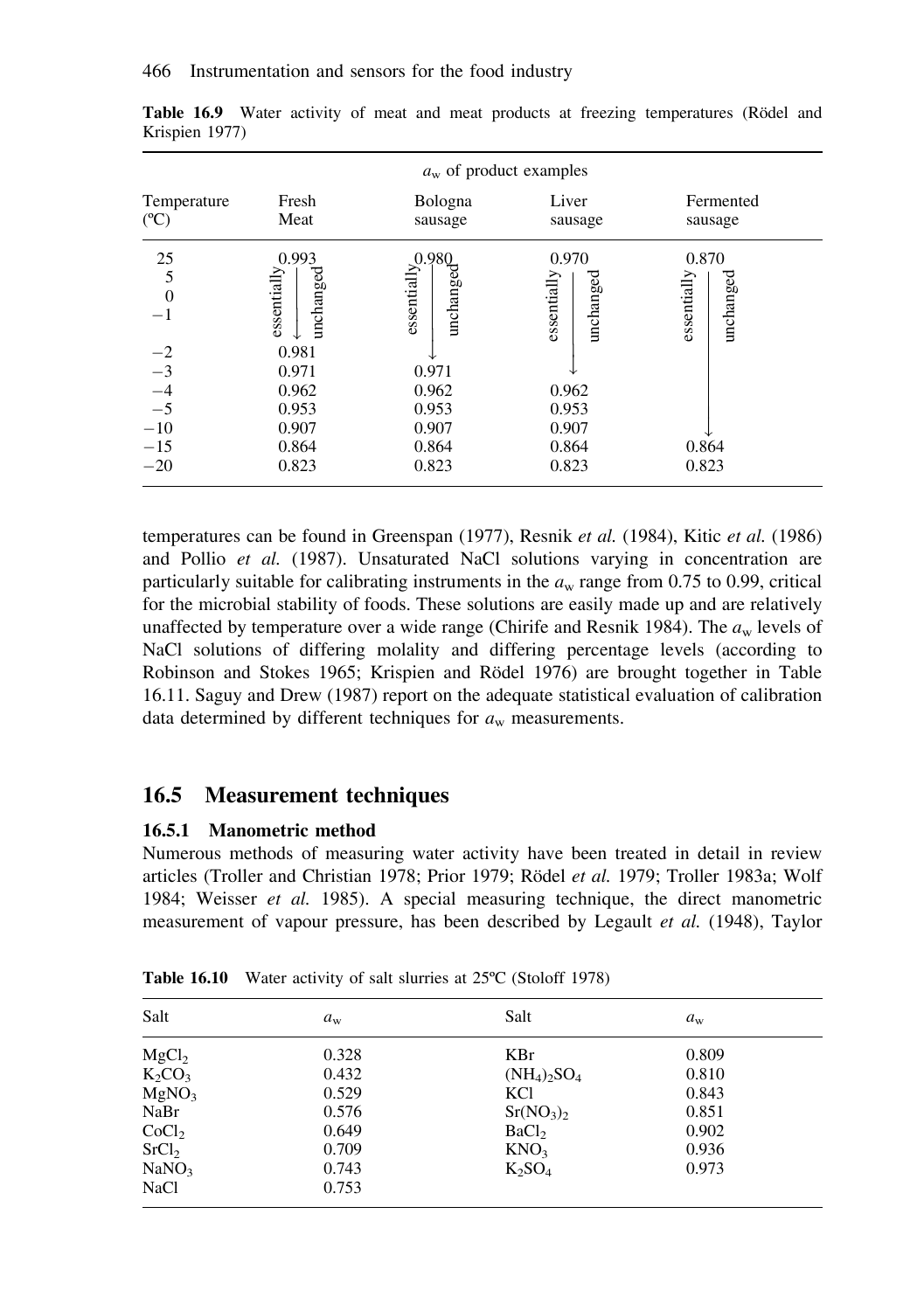| Molality | NaCl $(\%$ w/w) | $a_{\rm w}$ |
|----------|-----------------|-------------|
| 0.1      | 0.58            | 0.996       |
| 0.2      | 1.15            | 0.993       |
| $0.3\,$  | 1.72            | 0.990       |
| 0.4      | 2.28            | 0.986       |
| 0.5      | 2.84            | 0.983       |
| 0.6      | 3.39            | 0.980       |
| 0.7      | 3.93            | 0.976       |
| $0.8\,$  | 4.47            | 0.973       |
| 0.9      | 5.00            | 0.970       |
| 1.0      | 5.52            | 0.966       |
| 1.2      | 6.55            | 0.960       |
| 1.4      | 7.56            | 0.953       |
| 1.6      | 8.55            | 0.946       |
| 1.8      | 9.52            | 0.938       |
| $2.0\,$  | 10.46           | 0.931       |
| 2.2      | 11.39           | 0.924       |
| 2.4      | 12.30           | 0.916       |
| 2.6      | 13.19           | 0.908       |
| 2.8      | 14.06           | 0.901       |
| 3.0      | 14.92           | 0.893       |
| 3.2      | 15.75           | 0.885       |
| 3.4      | 16.58           | 0.876       |
| 3.6      | 17.38           | 0.868       |
| $3.8\,$  | 18.17           | 0.860       |
| 4.0      | 18.95           | 0.851       |
| 5.0      | 22.62           | 0.807       |
| 6.0      | 25.97           | 0.760       |

**Table 16.11** Water activity of NaCl solutions with various molalities at 25<sup>o</sup>C (from Robinson and Stokes 1965)

(1961), Sood and Heldman (1974), Lewicki *et al.* (1978), Troller (1983b), Nunes *et al.* (1985), Benado and Rizvi (1987), Saguy and Drew (1987) and Zazoni *et al.* (1999). For this method, the comminuted sample is evacuated in a desiccator for several minutes, and after 1 hour the water vapour pressure in equilibrium with the sample is measured by means of an oil or capacitance manometer. This method requires very accurate temperature control. Sample volatiles other than water, if present, will influence the measurement.

#### **16.5.2 Gravimetric method**

In the isopiestic method, one determines the water activity of foods from the sorption isotherms of suitable materials (Landrock and Proctor 1951; Smith 1965; Gur-Arieh *et al.* 1965). In the so-called Fett-Vos method, the water activity of food is determined by means of dried reference materials (proteins, microcrystalline cellulose) (Fett 1973; Vos and Labuza 1974; Vansteenkiste and van Hoof 1982). The dried reference material is equilibrated with the sample in an evacuated desiccator, and any weight alteration in the reference substance is then recorded. The water activity in the sample is calculated from the change in weight and the known sorption isotherms of the reference substances. In a comparable method, Steele (1987) used polyols as references, determining the change in water content refractometrically rather than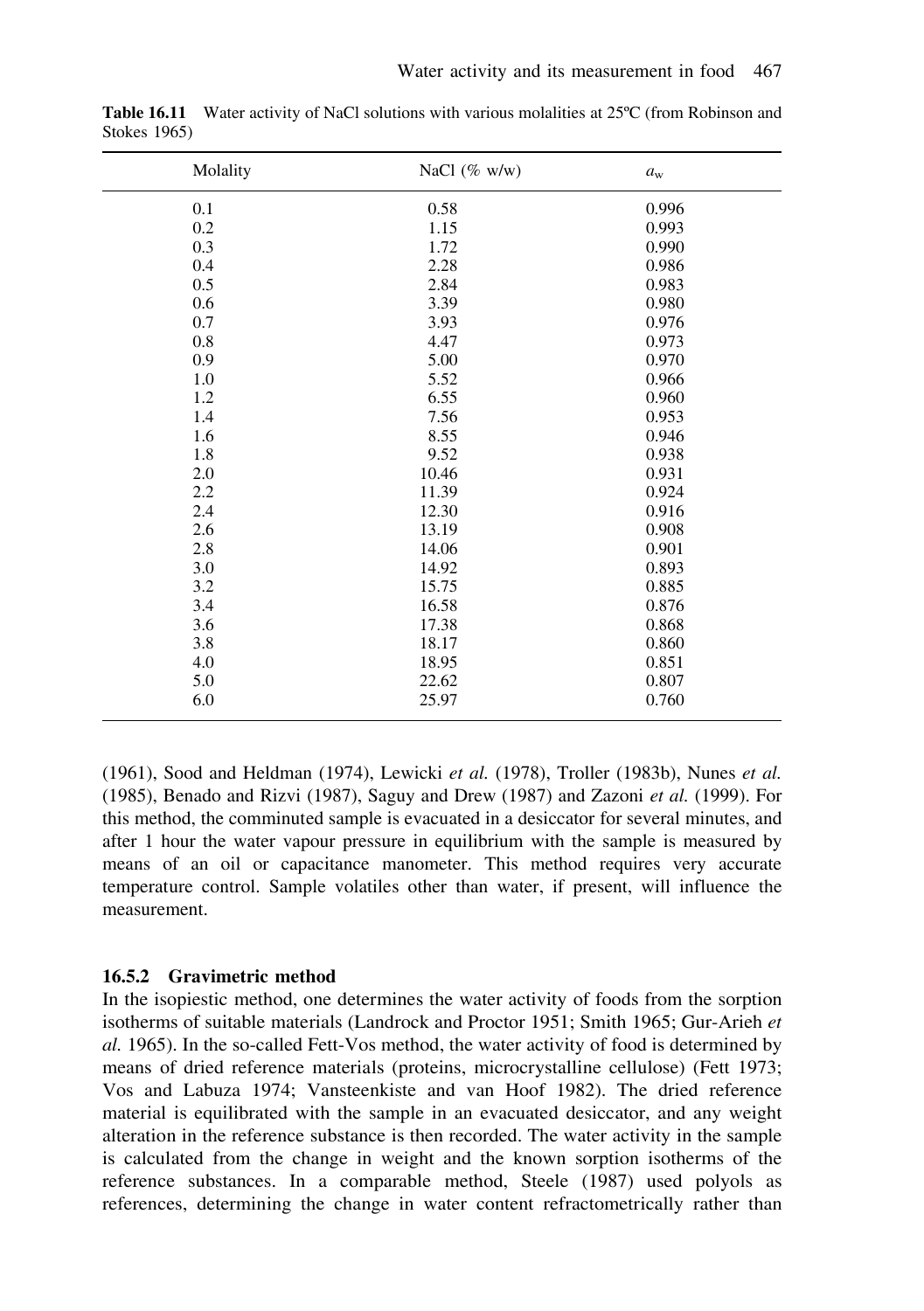gravimetrically. These methods are relatively easy to perform. If equilibration is carried out in a static atmosphere they are not, however, suitable for measuring perishable foods because of the long adjustment period of more than 24 hours. But if the work is carried out in a dynamic, conditioned air stream, this period is substantially reduced (Multon *et al.* 1980). Lang *et al.* (1981), McCune *et al.* (1981), Lenart and Flink (1983), Palacha and Flink (1987) and Marcos-Esteban (1997) describe a proximity equilibration cell (PEC) method, which is not very expensive and makes use of the change in weight of filter paper to determine the  $a_w$  level of the sample.

## **16.5.3 Psychrometric method**

Sharpe *et al.* (1991) outline a psychrometric technique for foods (Water Activity meter, Model aw-10, Ottawa Instrumentation Ltd., 169 Fifth Avenue, Ottawa, Ontario K12 2M8 CA). The instrument is valuable for the measurement of  $a_w$  in cheeses, meats, preserves, butter, and canned vegetables. The principle of the method is to use a miniature hygrometer probe which contains both 'dry' reference and a 'wet' sensor. The latter is exposed to the atmosphere above the food sample after equilibration. The resulting temperature change is a very linear function. Measurement may be made with respect to pure water reference ( $a_w = 1.00$ ) or a suitable sodium chloride reference ( $a_w$  from 0.78 to 1.00). The measurement time is largely constrained by the time taken to achieve temperature stability. Five minutes are allowed for equilibration, and the measurement of *a*<sup>w</sup> takes a further 30 seconds. The total time per sample is normally well under ten minutes. The instrument is calibrated by measuring the response to a pure water sample and then one of 0.80  $a_w$  units. The  $a_w$  resolution is  $\pm 0.01$  units.

## **16.5.4 Hygrometric methods**

#### *Salt method*

The  $a_w$  level may be determined relatively cheaply using apparatus with the salt/filterpaper method of Kvaale and Dalhoff (1963), as modified by Northolt and Heuvelman (1982) and Hilsheimer and Hauschild (1985). The method is based on the fact that dried salt adhering to filter paper is dissolved if the humidity of the surrounding air has reached a point equal to the saturation humidity of the salt. If salts of different saturation humidities are used, the *a*<sup>w</sup> level of a sample may be estimated.

## *Thread hygrometers*

This method is based on the hygroscopicity of the polyamide thread, which reacts to an increase in moisture by elongating noticeably. The instrument shown in Fig. 16.3 for measuring  $a_w$  ( $a_w$  level meter 5803, made by G. Lufft Mess- und Regeltechnik GmbH, Gutenbergstrasse 20, D-70736 Fellbach, Germany) consists of a sample-scale pan and an attachment that is connected from the pan to a measuring unit by means of a lever system. The polyamide thread is inside the attachment. The change in thread length is converted to a scale on an indicator by means of an axle and lever mechanism.

Measuring water activity with this instrument (which takes about 3–4 hours) requires constant temperature. This method has been extensively tested and described by Rödel and Leistner (1971), Rödel *et al.* (1975), Labuza *et al.* (1977), Bousquet-Ricard *et al.* (1980), Jakobsen (1983), Gerschenson *et al.* (1984) and Stroup *et al.* (1987). The accuracy of the instrument is 0.01  $a_w$  and the reproducibility is also 0.01  $a_w$  (Rödel *et al.*) 1975; Bousquet-Ricard *et al.* 1980; Jakobsen 1983) at a constant temperature of 25ºC,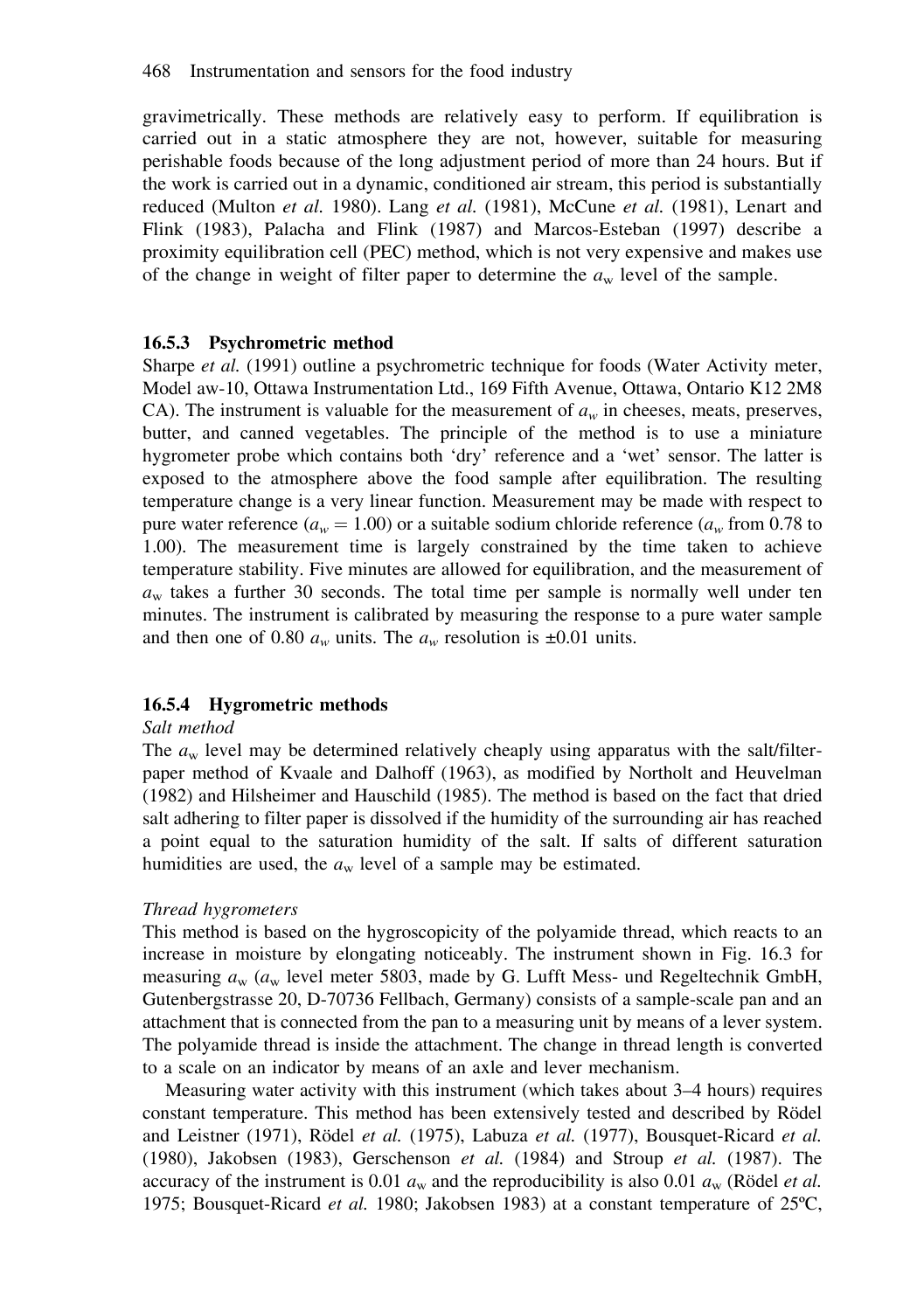

Fig. 16.3 Thread hygrometer  $a_w$ -Wert-Messer Lufft, model 5803.00.

with a sufficient equilibration period and using an adsorptive procedure. Foods that contain glycerine or similar volatile organic compounds cannot be measured using this equipment.

### *Electric hygrometers*

There are a relatively large number of different electric hygrometers on the market for measuring the water activity of foods. Since they cannot all be mentioned here, details will be given only of those employed in our own measurements on foods. The electric or electronic hygrometers fall into the category of capacitive hygrometers, conductivity hygrometers and dewpoint hygrometers according to the principle on which they function.

## Capacitive hygrometers

In capacitive hygrometers the capacitance of a polymer capacitor in a measuring chamber changes as a function of humidity. The instrument shown in Fig. 16.4 (Hygrocontrol Labo 47, made by Hygrocontrol GmbH, Hospitalstraße 26, D-63450 Hanau, Germany) works on this principle to determine *a*w. The equipment consists of a display unit connected to a measuring chamber. It may be used to take reliable  $a_w$  measurements for foods in the range 0 to 1.00, with the aid of microprocessor-controlled linearisation of the calibration curve linked to temperature compensation of both sensor and electronics, and a provision for calibration storage. The instrument has digital data output (serial interface RS 232-V24), enabling further computerised data processing.

The measuring principle is based on a capacitor of very low mass (rapid temperature adjustment) acting as a humidity sensor. The dielectric is a hygroscopic polymer, which has a thin permeable sputtered layer of metal on both sides. Any alteration in relative humidity triggers a very rapid proportional change in capacitance. The adjustment period for equilibrium humidity in the measuring chamber is optimised by means of an integral fan, the period being about 2.5 hours for foods. The measuring head with the capacitancemeasuring cell is pressed by a compression system against the surface of the sample dish so that it is water-vapour tight. Potentiometer adjustments are not necessary because of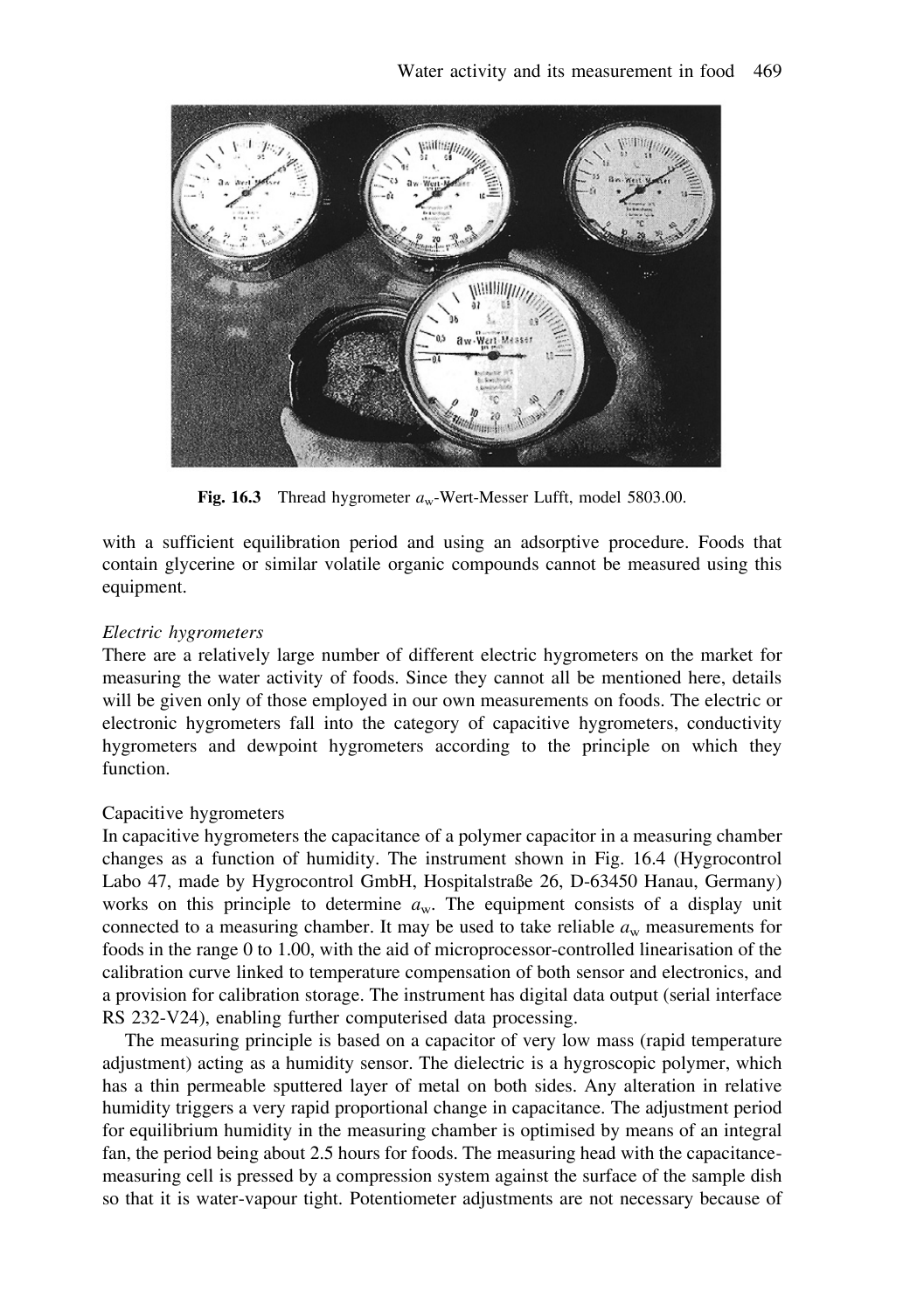

**Fig. 16.4** Capacitive humidity meter Hygrocontrol Labo 47 and a probe type 4703 for water activity measurement.

software-controlled equipment calibration. Calibration points for  $a<sub>w</sub>$  from 0.00 to 0.95 are programmed into the digital electronics of the instrument. The accuracy of the system over this range of measurements is better than  $\pm 0.015 a_w$  and there is good reproducibility in the 0.95  $a_w$  range under investigation (standard deviation 0.001,  $CV = 0.11$  per cent for  $n = 6$ ) (Rödel 1989, unpublished data).

The *a*<sup>w</sup> measuring equipment DK 1010, made by Driesen + Kern GmbH, Am Hasselt 25, D-24576 Bad Bramstedt, Germany also works on the principle of capacitance measurement. The system consists of the digital humidity/dewpoint/temperature display attached to the special sorption probe. A miniature fan is fitted to this probe to reduce the equilibration time. The head, with its capacitance-measuring cell and complete probe electronics, is simply laid on to the surface of a sample dish. Similar equipment is built by Rotronic AG (Grindelstraße 6, CH-8303 Bassersdorf, Switzerland) and consists of a *aw*station  $A_w$ VC and the instrument BT-RS1.

#### Conductivity hygrometers

With conductivity hygrometers, the measurement of electric impedance of a liquid hygroscopic substance is used for direct reading of the relative humidity or water activity in foods. The liquid hygroscopic materials include salt solutions or mixtures of various salt solutions, depending on the make. These sensors are thus also called electrolytic cells. The principle on which these cells are based relies (with only minor variations between individual makes) on a very precisely defined tiny quantity of the hygroscopic material sandwiched between a pair of electrodes mounted on a support plate. This substance tends towards equilibrium with the ambient humidity. The electrolyte produces a defined water vapour pressure at its surface, depending on its temperature and water content. If there are differences between this water vapour pressure and that in a test chamber, there is a water vapour exchange until the two pressures are identical. The water content of the electrolyte thus changes, depending on the temperature and water vapour pressure in the monitored surroundings, that is as a function of the relative humidity of the air or, in equilibrium, of the  $a_w$  level of a food. The impedance of the system, measured by an electronic bridge with a high-frequency signal, is proportional to the water content. The effects of temperature on the hygroscopic material are largely corrected by electronic compensation, which is built directly into the cell. The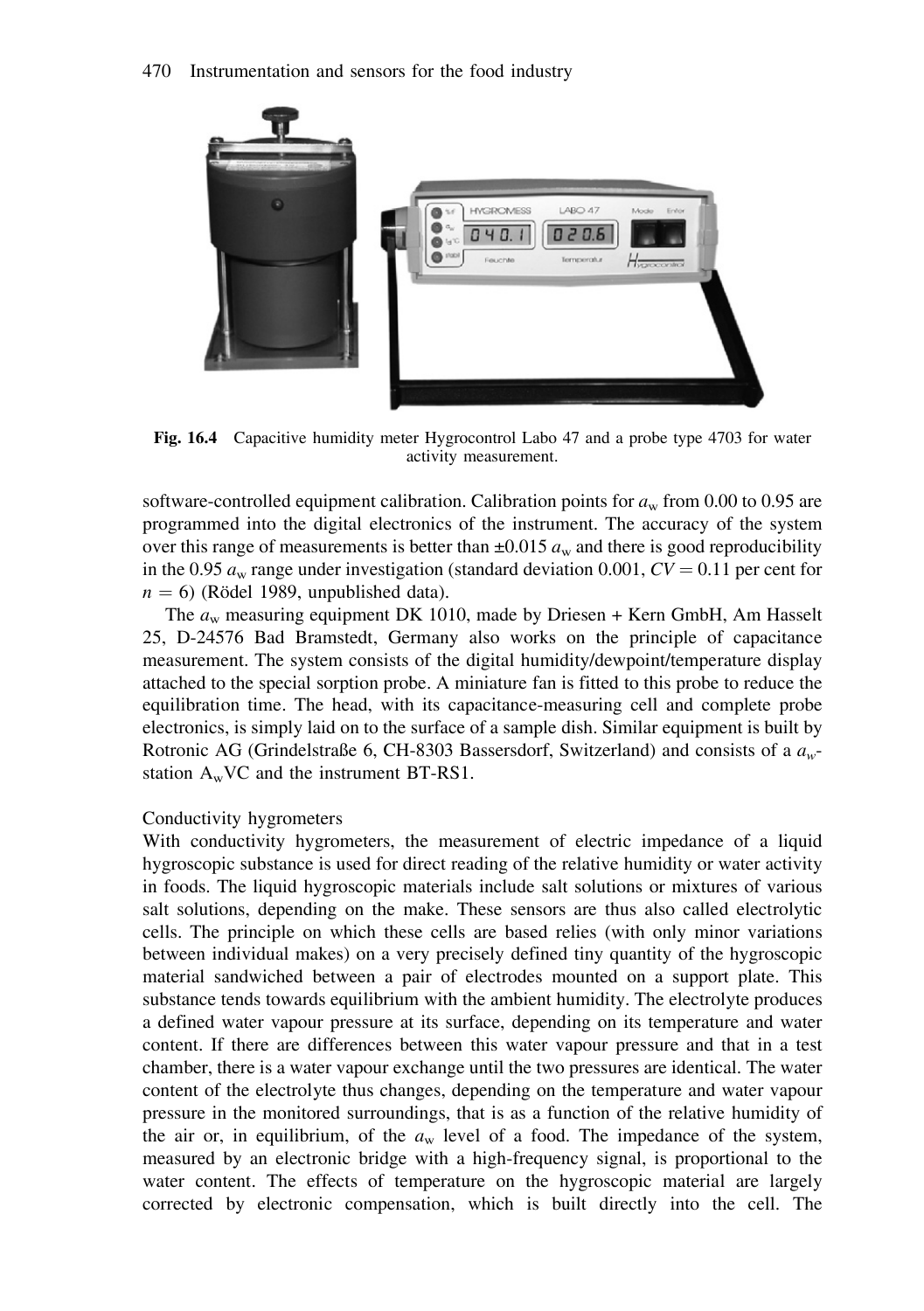electrolytic measuring cells are calibrated against salt solutions with known  $a_w$  levels and provide a signal that is directly dependent on the measured  $a_w$  level.

When this type of  $a_w$  measurement system is used, in addition to the upper temperature limit, the following conditions should generally be observed. Direct contact of the test cells with water or salt solutions should be avoided under all circumstances. This means that the *a*<sup>w</sup> level of calibration liquids and of foods may be measured only in the air space above their surfaces. Measuring chambers for samples are designed accordingly for different systems. The electrolytic cells must not be subjected to any heavy shock condensation such as may occur with larger swings from low to high temperatures. Heavy mechanical impacts when measuring above  $a_w$  0.80 must be avoided.

Electrolytic measuring cells, in common with capacitance cells, may react to volatile inorganic and organic substances by changing their characteristics, and these changes can be difficult to interpret. Low concentrations  $($   $\sim$  100 ppm) are normally tolerated, with the operating range for temperature and humidity also having an influence. To protect the measuring cell, some manufacturers offer special filters (active carbon filters) which are particularly recommended for use when measuring the *a*<sup>w</sup> of petfoods, as these animal foods are frequently produced with a propylene glycol additive (Pollio *et al.* 1986). If filters are not used, high concentrations of organic vapours may dissolve in the hygroscopic material and its characteristics may change. Some chemicals have only a temporary effect on the cell (that is the measuring cell regenerates when they evaporate from the electrolyte), but others have an irreversible effect on the electrolyte, destroying the measuring cell. Oil and fat volatiles are also harmful to the cell as these materials can condense in the sensor and prevent it from functioning.

Figure 16.5 illustrates the BT-RS1 electrolytic  $a_w$  measuring system with the WA-40 and AwD measuring stations (made by Rotronic AG, Grindelstraße 6, CH-8303 Bassersdorf, Switzerland, and Rotronic Instrument Corp., 160, East Main Street, Huntington, N.Y. 11743, USA). This system is particularly suitable for measuring water activity of foods over an  $a_w$  range of 0 to 1.0. Because the chamber is of solid metal construction, temperature differences within it are eliminated and rapid changes in temperature are compensated. The chamber WA-40 is well sealed (leakage rate lower than 0.005 *a*<sup>w</sup> per 24 h), permitting exact measurements of foods even with very long equilibration periods. The test cell is calibrated against reference salt solutions under the same conditions as the actual  $a_w$  measurement.

The samples to be measured are placed in small polystyrene dishes in the bottom half of the measuring station. The top part of the chamber WA-40 contains the measuring head and is locked from above with a lever compression system to seal the measuring station against a neoprene O-ring. The lever system allows rapid opening and closing of the chamber. The WA-40 or AwD measuring stations, together with the BT-RS1, gives very accurate *a*<sup>w</sup> measurements of foods because of the high stability and very good linearity of the instrument. However, one requirement is that the temperature must be kept very constant, which is only possible in precision heating/cooling cabinets. Temperature and *a*<sup>w</sup> levels are indicated simultaneously on the instrument. The serial RS232 interface and the Windows®-software allow continuous signal recording and documentation.

An older but very similar measurement system was investigated in detail under practical conditions by Rödel *et al.* (1979), Vansteenkiste and van Hoof (1982), Stamp *et al.* (1984), Saguy and Drew (1987) and Stroup *et al.* (1987). With regard to the influence of volatiles, Yamada *et al.* (1984) did not note any effect of ethanol on the measuring cell.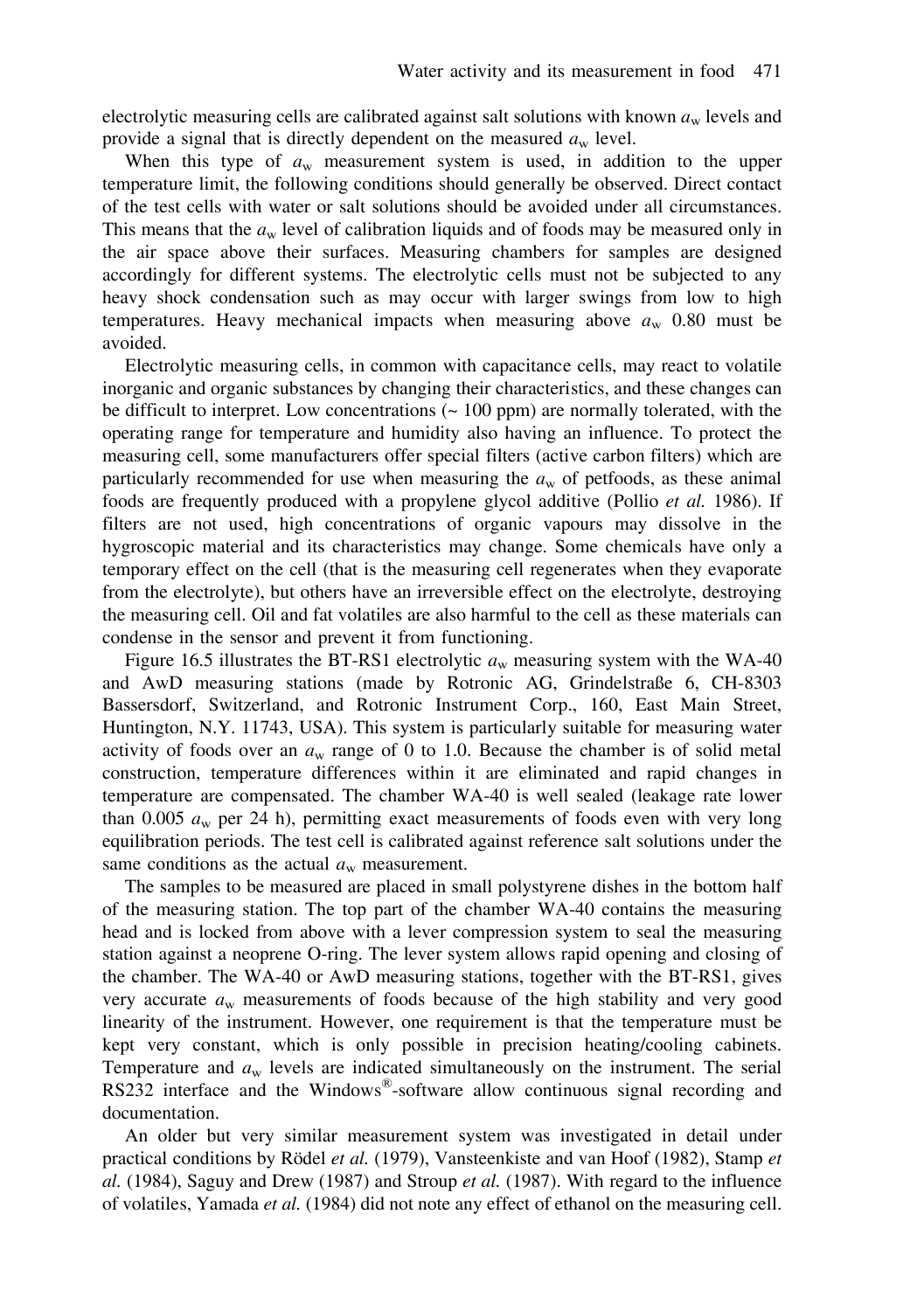

**Fig. 16.5** Conductivity humidity meter Rotronic BT-RS1 with special probes WA-40 and AwVD (right).

In comparing experiments, Rödel *et al.* (1990) were able to record good reproducibility of the resulting measurements (eleven measurements each for NaCl solutions with  $a_w$  levels 0.90 and 0.95). The standard deviations were 0.0004  $a_w$  (CV 0.04 per cent) or 0.0007  $a_w$ (CV 0.07 per cent).

The electrolytic *a*<sup>w</sup> measuring system made by Novasina (Talstraße 35-37, CH-8808 Pfäffikon, Switzerland) works on a very similar principle. Figure 16.6 shows the Novasina AW SPRINT TH 500. Water activity of food in the range 0.10 to 1.00 may be measured thermostatically in this AW SPRINT. This measuring system comprises the *a*<sup>w</sup> sensor and the thermostatic device. The thermostatic device is a well-insulated metal box



**Fig. 16.6** Conductivity humidity meter Novasina Aw SPRINT TH 500 for measuring water activity.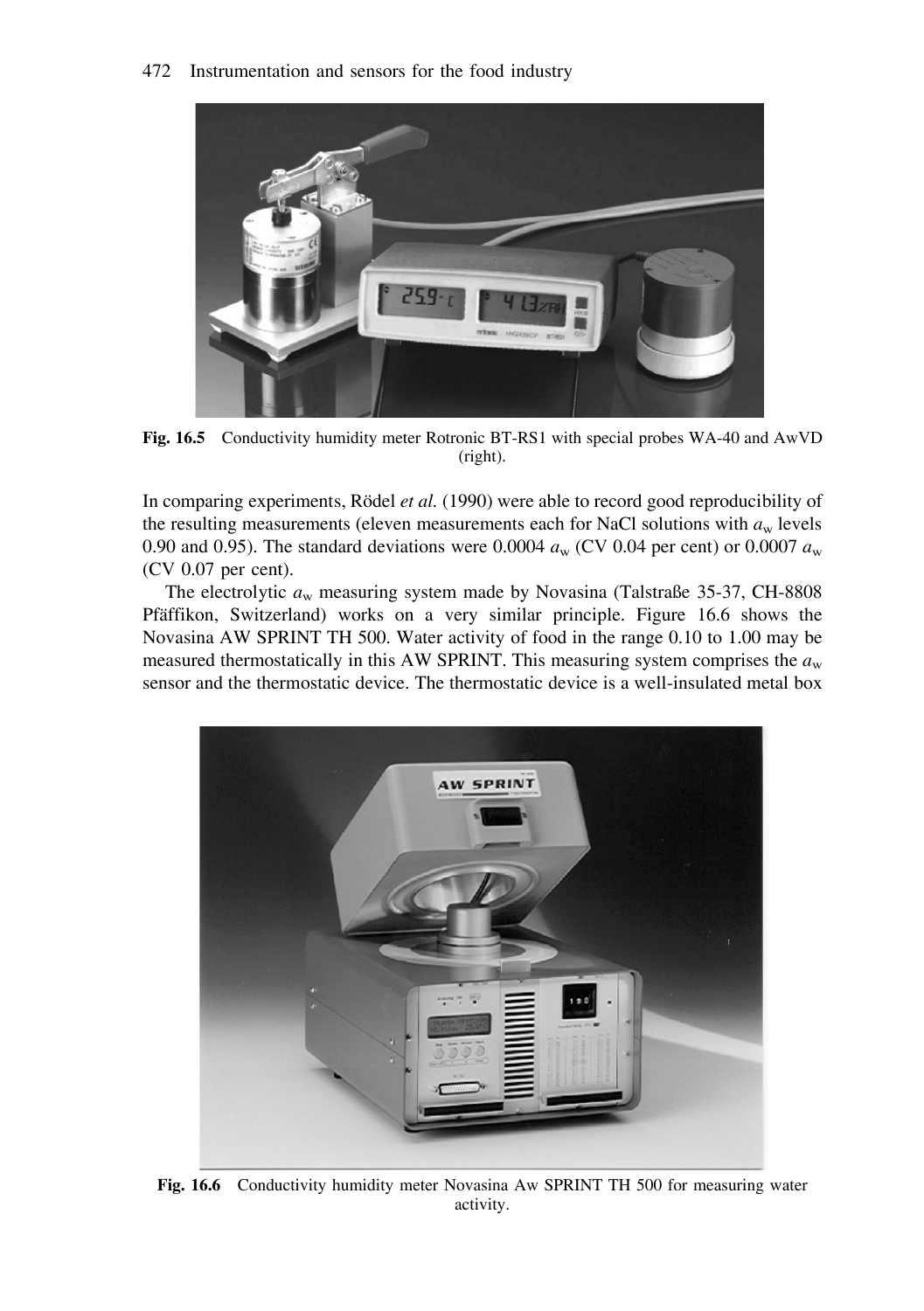in which an air-cooled Peltier system thermostatically controls the interior, and thus the sensor and the sample, with great precision. This measuring system is independent of the ambient temperature at the measurement location because of the thermostat, which is electronically controlled. The serial interface (RS232) and a PC software Novalog allows the connection to a computer for signal monitoring and documentation of the  $a_w$ -values. As tests on this system have shown,  $a_w$  levels of foods may be determined with high reproducibility  $(\pm 0.002 a_w)$ .

#### Dew-point hygrometer

Decagon Devices, Inc. (P.O. Box 835, Pullman, Washington 99163, USA) offers a dewpoint hygrometer for determining the water activity of various foods (Aqualab, Model CX-3). The CX-3 determines the water activity of a 7-ml food sample by measuring the sample temperature and the dew point temperature of air in equilibrium with the sample. The water activity is computed as the ratio of saturation vapour pressure at dewpoint temperature to saturation vapour pressure at sample temperature. Both temperatures must be precisely measured in order to obtain an accurate water activity measurement. Since this method of determining water activity goes back to basic principles, no calibration of the CX-3 should be necessary. The sample temperature is measured with a small thermopile sensor. A filter over the sensor limits the spectral response to the 8 to  $14 \mu m$ waveband. All samples tend to have very high absorptivities and emissivities in this waveband, so the calibration of the infrared sensor should be almost independent of type or visible colour of the sample. The resolution is  $\pm 0.001$  and the accuracy is  $\pm 0.003$   $a_w$ (Richard and Labuza 1990; Roa and Tapia de Daza 1991, Voysey 1993; Harris 1995/96).

#### **16.5.5 Thermometric technique**

The freezing point of a food is closely linked in a physical/chemical sense with the water activity of the product, this being shown diagrammatically for meat products in Fig. 16.7. All those processes in a product that reduce the water activity also lower the freezing point of the food. The point at which foods begin to freeze can be measured and from this the  $a_w$  level at 25°C can be calculated. The  $a_w$  Kryometer AWK-20, made by Nagy Messsysteme GmbH (Siedlerstrasse 34, D-71126 Gäufelden-Nebringen, Germany) works on this principle. With this instrument water activity, particularly for meat products, can be determined thermometrically. The measuring system includes an electronic indicator module with a microprocessor, a cylindrical sample chamber and a Peltier-cooling box at a temperature of approximately  $-50^{\circ}$ C. The measuring period for this cryoscopic  $a_w$  test on meat products depends on the *a*<sup>w</sup> level. The higher the water activity of the sample, the shorter the measuring period. It is between about 8 and 30 minutes with an  $a_w$  range from 0.999 to 0.80.

Because the freezing point of a sample is identified without operator intervention, the equipment automatically finishes the measuring procedure after calculating and displaying the water activity level, and it is then ready to commence a new measurement. Sample-specific effects, for example from humectants such as glycerol or similar materials, do not pose any problem with thermometric  $a_w$  measurement, and the method has very good reproducibility. When salt solutions with  $a_w$  levels of 0.90 and 0.95 were used, the standard deviation on eleven measurements was 0.0002 (CV 0.03 per cent) and 0.0001 (CV 0.01 per cent), respectively (Rödel *et al.* 1990; Thumel 1993).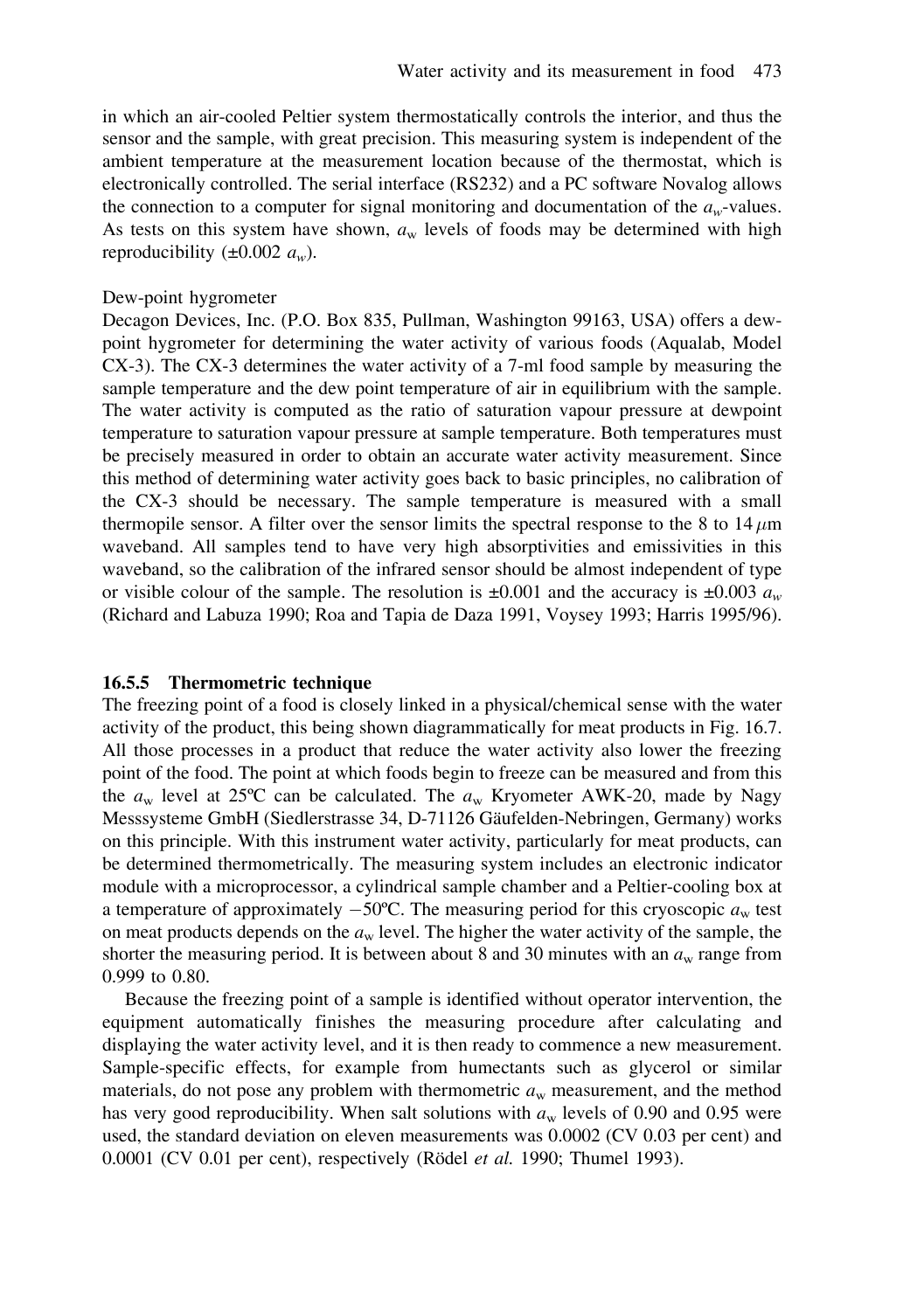

Fig. 16.7 Relation between freezing point and water activity of meat products.

## **16.6 Conclusions**

In this chapter, an attempt has been made to present a general survey of water activity in food to the student of food sciences, the engineer in the food industry, and also to manufacturers of measuring equipment. The significance of water activity for the quality and stability of food has been outlined, and a description and a discussion of the current possibilities provided by modern instrumentation for determining the water activity of foods have been given. From the many methods of  $a_w$  measurement cited in the literature, those that are suitable for practical applications and which have already been proven in science and industry have been chosen for detailed discussion. There is no intention of discounting other methods that are not mentioned in this survey, some of which may well be better for an intended application.

The cost of the individual  $a_w$  measurement methods varies greatly. The gravimetric methods in particular are less expensive, but cannot all be used for perishable foods because of the relatively long measuring period involved. The acquisition of electronic instruments to determine the water activity of foods means higher costs, but they generally produce good reproducibility. These instruments are therefore suitable for scientific and industrial applications.

# **16.7 References**

- ACKER, L. (1962) 'Enzymic reactions in food of low moisture content'. In *Advances in Food Research*, vol. 11, C. O. Chichester, E. M. Mrak and G. F. Stewart (eds), Academic Press, New York, 263–330.
- ACKER, L. and HUBER, L. (1970) 'Über das Verhalten der Glucoseoxidase in wasserarmem Milieu'. *Lebensmittel-Wissenschaft und -Technologie*, **3**, 33–36.
- ALZAMORA, S. M. and CHIRIFE, J. (1983) 'The water activity of canned foods'. *Journal of Food Science*, **48**, 1385–1387.
- BACON, C. W., SWEENEY, J. G., ROBBINS, J. D. and BURDICK, D. (1973) 'Production of Penicillic acid and Ochratoxin A on poultry feed by *Aspergillus ochraceus*: temperature and moisture requirements'. *Applied Microbiology*, **26**, 155–160.
- BAIRD-PARKER, A. C. and FREAME, B. (1967) 'Combined effect of water activity, pH and temperature on the growth of *Clostridium botulinum* from spore and vegetative cell inocula' *Journal of Applied Bacteriology*, **30**, 420–429.
- BEM, Z. and LEISTNER, L. (1970) 'Die Wasseraktivitätstoleranz der bei Pökelfleischwaren vorkommenden Hefen'. *Fleischwirtschaft*, **50**, 492–493.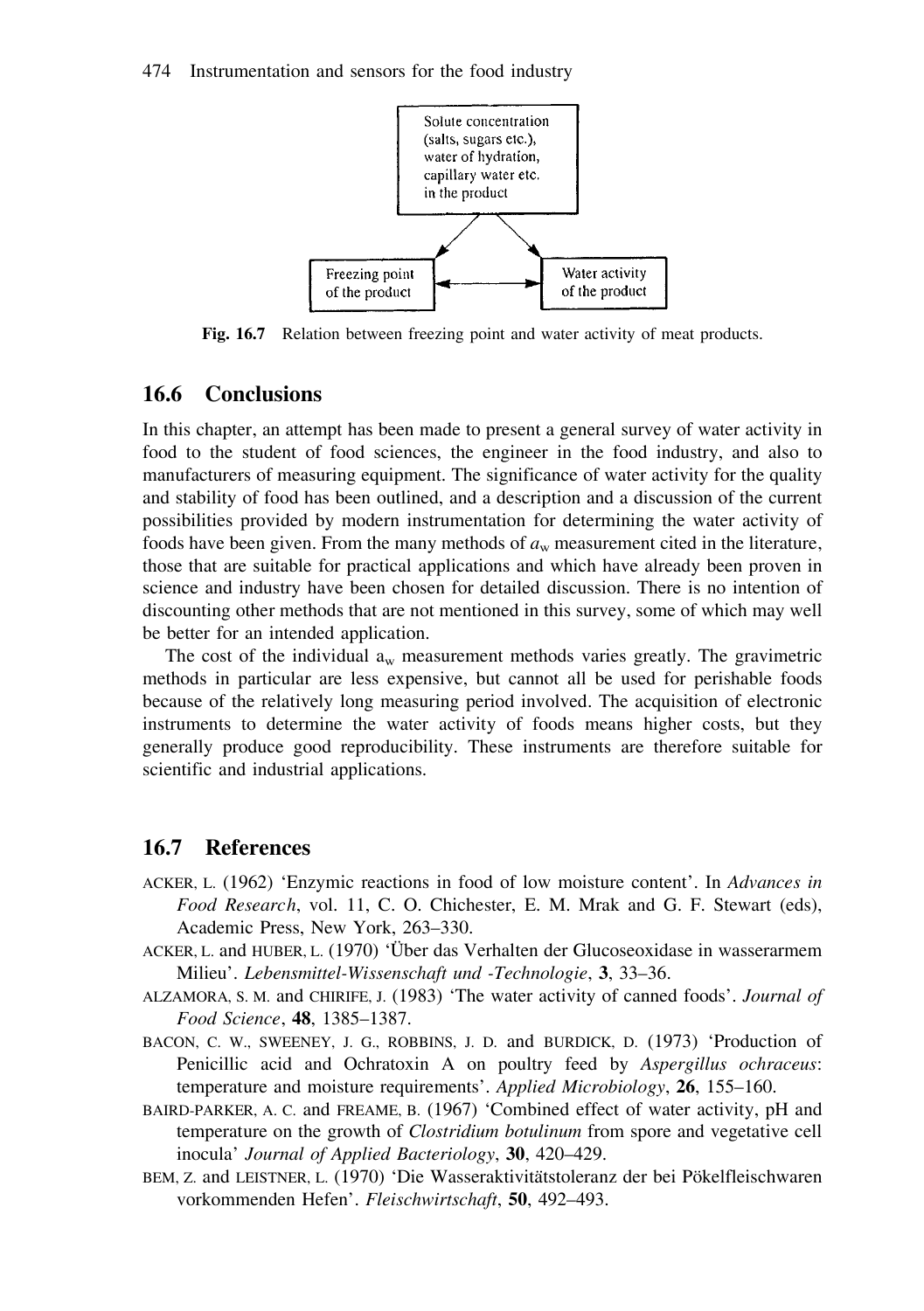- BENADO, A. L. and RIZVI, S. S. H. (1987) 'Water activity calculation by direct measurement of vapor pressure'. *Journal of Food Science*, **52**, 429–432.
- BEUCHAT, L. R. (1974) 'Combined effects of water activity, solute and temperature on the growth of *Vibrio parahaemolyticus*.' *Applied Microbiology*, **27**, 1075–1080.
- BEUCHAT, L. R. (1983) 'Influence of water activity on growth, metabolic activities and survival of yeasts and molds'. *Journal of Food Protection*, **46**, 135–141.
- BLANCHE KOELENSMID, W. A. A. and VAN RHEE, R. (1964) 'Salmonella in meat products'. *Annales de l'Institute Pasteur de Lille*, **15**, 85–97.
- BONBERG, B. J. and DAVID, B. D. (1977) 'HACCP models for quality control of entrée production in foodservice systems'. *Journal of Food Protection*, **40**, 632–638.
- BONE, D. (1973) 'Water activity in intermediate moisture foods'. *Food Technology*, **27**, 71–76.
- BOUSQUET-RICARD, M., QUAYLE, G., PHAM, T. and CHEFTEL, J. C. (1980) 'Étude comparative critique de trois méthodes de mesure de l'activité de l'eau des aliments à humidité interme´diaire'. *Lebensmittel-Wissenschaft und -Technologie*, **13**, 169–176.
- BRACK, G. and RÖCKEN, W. (1997) 'Salmonellen & Co: Risiken bei ungebackenen Füllungen in Feingebäck vermeiden!' *ForschungsReport Ernährung, Landwirtschaft und Forsten* **1**, 24–27.
- BROWN, M. (2000) *HACCP in the meat industry*. Woodhead Publishing Limited, Cambridge.
- BROWNLIE, L. E. (1966) 'Effect of some environmental factors on psychrophilic microbacteria *Journal of Applied Bacteriology*, **29**, 447–454.
- BRYAN, F. L. (1980) 'Foodborne disease in the United States associated with meat and poultry'. *Journal of Food Protection*, **43**, 140–150.
- BULLOCK, K. and TALLENTIRE, A. (1952) 'Bacterial survival in systems of low moisture content. Part 4: The effects of increasing moisture content on heat resistance, viability and growth of spores of *B. subtilis*'. *Journal of Pharmacy and Pharmacology*, **4**, 917–931.
- BURCIK, E. (1950) 'Über die Beziehung zwischen Hydratur and Wachstum bei Bakerien and Hefen'. *Archiv fu¨r Mikrobiologie*, **15**, 203–235.
- CHIRIFE, J. and FERRO FONTAN, C. (1982) 'Water activity of fresh foods'. *Journal of Food Science*, **47**, 661–663.
- CHIRIFE, J. and RESNIK, S. L. (1984) 'Unsaturated solutions of sodium chloride as reference sources of water activity at various temperatures'. *Journal of Food Science*, **49**, 1486–1488.
- CHRISTIAN, J. H. B. (1955a) 'The influence of nutrition on the water relations of *Salmonella oranienburg*'. *Australian Journal of Biological Sciences*, **8**, 75–82.
- CHRISTIAN, J. H. B. (1955b) 'The water relations of growth and respiration of *Salmonella oranienburg* at 30ºC'. *Australian Journal of Biological Sciences*, **8**, 490–497.
- CHRISTIAN, J. H. B. (1981) 'Specific solute effects on microbial water relations'. In *Water Activity: Influences on Food Quality*, L. B. Rockland and G. F. Stewart (eds), Academic, New York, 825–854.
- CHRISTIAN, J. H. B. and SCOTT, W. J. (1953) 'Water relations of salmonellae at  $30^{\circ}$ C'. *Australian Journal of Biological Sciences*, **6**, 565–573.
- CHRISTIAN, J. H. B. and WALTHO, J. A. (1962) 'The water relations of staphylococci and micrococci'. *Journal of Applied Bacteriology*, **25**, 369–377.
- CHRISTIAN, J. H. B. and WALTHO, J. A. (1964) 'The composition of *Staphylococcus aureus* in relation to the water activity of the growth medium'. *Journal of General Microbiology*, **35**, 205–213.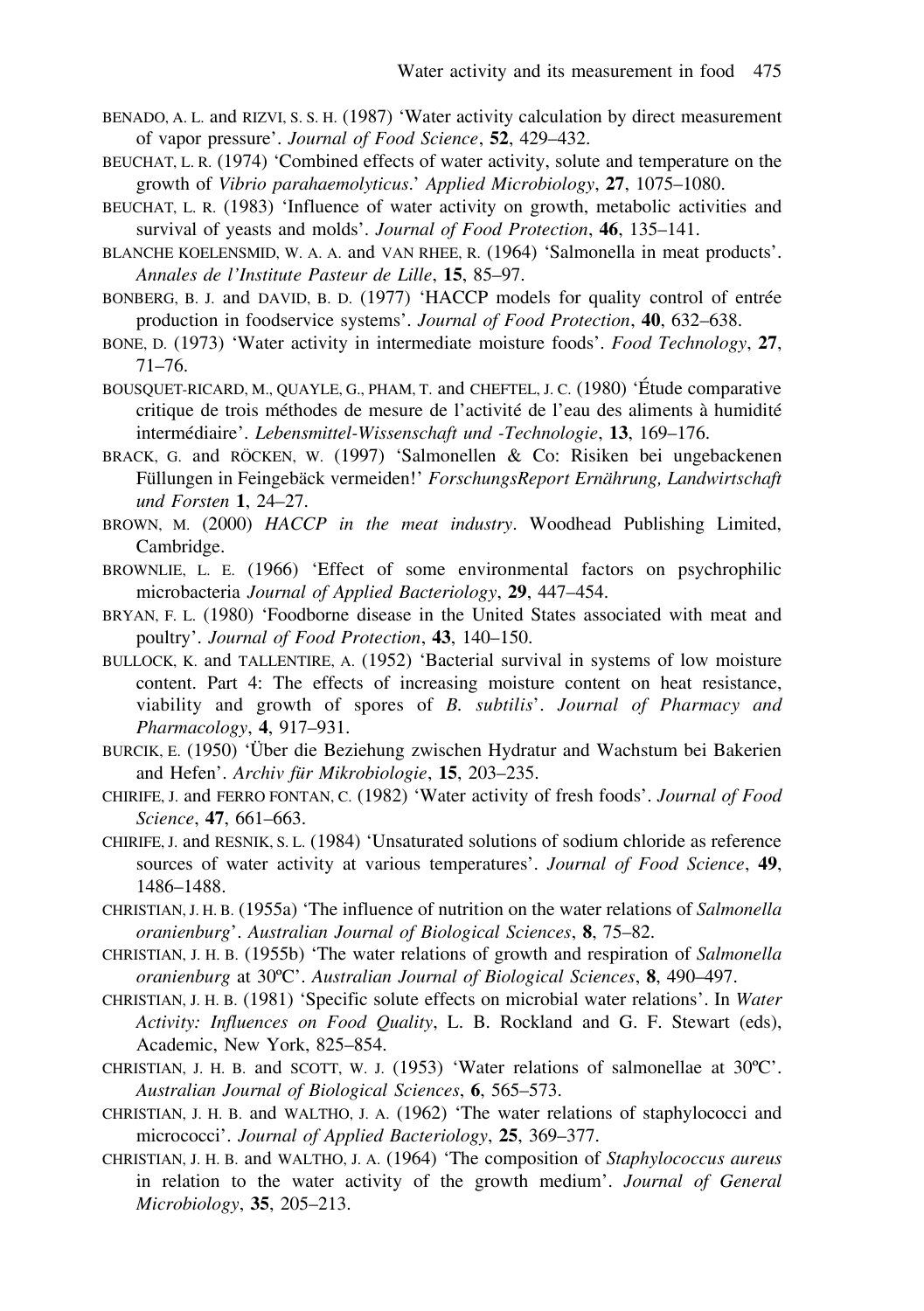- DAVIES, R., BIRCH, G. G. and PARKER, K. J. (1976) *Intermediate Moisture Foods*, Applied Science, London.
- EMODI, A. S. and LECHOWICH, R. V. (1969) 'Low temperature growth of type *Clostridium botulinum* spores. 1: Effects of sodium chloride, sodium nitrite and pH'. *Journal of Food Science*, **34**, 78–81.
- FENNEMA, O. R. (1978) 'Enzyme kinetics at low temperature and reduced water activity. In *Dried Biological Systems*, J. H. Crowe and J. S. Clegg (eds), Academic Press, New York, 297–322.
- FENNEMA, O. R. and BERNY, L. A. (1974) 'Equilibrium vapor pressure and water activity of food at subfreezing temperatures'. *Proceedings of the IV International Congress of Food Science and Technology (Madrid)*, **2**, 27–35.
- FETT, H. M. (1973) 'Water activity determination in foods in the range 0.80 to 0.99'. *Journal of Food Science*, **38**, 1097–1098.
- FLÜCKIGER, W. and CLEVEN, F. (1978) 'Wasseraktivität. Ihre Bedeutung für die Haltbarkeit von Gebäcken'. *Backtechnik*, 26, 13-15.
- FOOD AND DRUG ADMINISTRATION (1979) 'Current Good Manufacturing Practices'. *Federal Register 44 (53): 16209, 44 (53): 16230, 44 (112): 33238.* Washington DC, US Government Printing Office.
- FOOD AND DRUG ADMINISTRATION (1985) *Title 21 Code of Federal Regulations Parts 58, 108, 113 and 114.* Washington DC, US Government Printing Office.
- GAREIS, M. and RÖDEL, W. (2000) 'Produktion von Ochratoxin A in Abhängigkeit von Wasseraktivität und Wassergehalt'. Jahresbericht der BAFF Kulmbach, 1999, 64– 65.
- GENIGEORGIS, C. and SADLER, W. W. (1966) 'Effect of sodium chloride and pH on enterotoxin B production'. *Journal of Bacteriology*, **92**, 1383–1387.
- GENIGEORGIS, C., RIEMANN, H. and SADLER, W. W. (1969) 'Production of enterotoxin B in cured meats'. *Journal of Food Science*, **34**, 62–68.
- GENIGEORGIS, C., FODA, M. S., MANTIS, A. and SADLER, W. W. (1971) 'Effect of sodium chloride and pH on enterotoxin C production'. *Applied Microbiology*, **21**, 862–866.
- GERSCHENSON, L., FAVETTO, G. and CHIRIFE, J. (1984) 'Influence of organic volatiles during water activity measurement with a fiber-dimensional hygrometer'. *Lebensmittel-Wissenschaft und -Technologie*, **17**, 342–344.
- GIESE, J. (1997) 'Water activity: the new critical measurement'. *Food Technology*, **51**, 93.
- GOUGH, B. J. and ALFORD, J. A. (1965) 'Effect of curing agents on the growth and survival of food-poisoning strains of *Clostridium perfringens*'. *Journal of Food Science*, **30**, 1025–1028.
- GREENSPAN, L. (1977) 'Humidity fixed points of binary saturated aqueous solutions'. *Journal of Research of the National Bureau of Standards A, Physics and Chemistry*, **81A** (1), 89–96.
- GROSSKLAUS, D. (1977) 'Lebensmittelhygienische Aspekte der Zoonosenbekämpfung'. *Fleischwirtschaft*, **57**, 1649, 1652.
- GUR-ARIEH, C., NELSON, A. I., STEINBERG, M. P. and WEI, L. S. (1965) 'A method for rapid determinations of moisture adsorption isotherms of solid particles'. *Journal of Food Science*, **30**, 105–110.
- HARRIS, G.A. (1995) 'Food water relations'. *Food Tech Europe Dec 95/Jan 96*, 96–98.
- HARWIG, J. and CHEN, Y. K. (1974) 'Some conditions favoring production of ochratoxin A and citrinin by *Penicillium viridicatum* in wheat and barley'. *Canadian Journal of Plant Science*, **54**, 17–22.
- HEISS, R. and EICHNER, K. (1971) 'Die Haltbarkeit von Lebensmitteln mit niedrigen and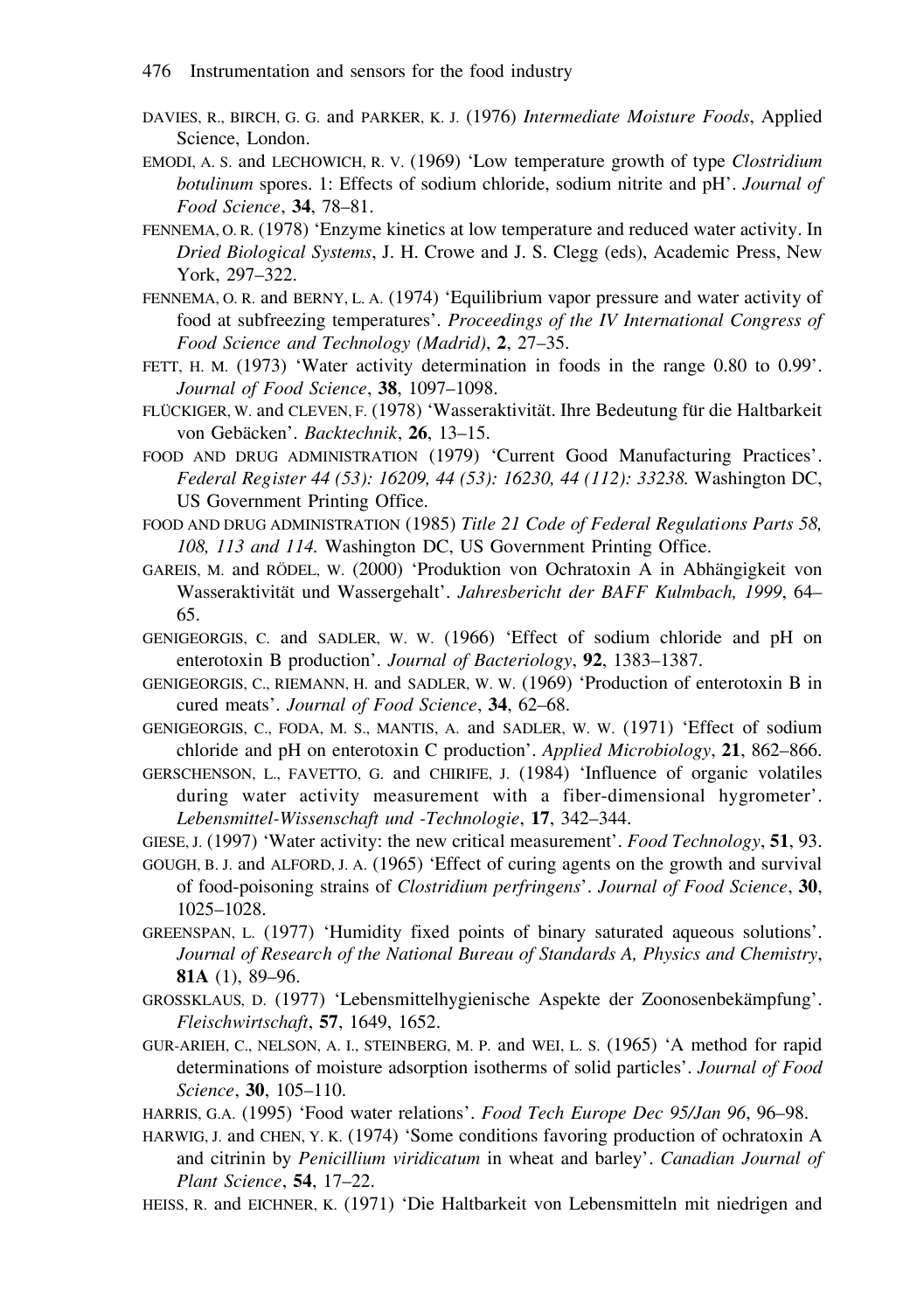mittleren Wassergehalten'. *Chemie Mikrobiologie Technologie der Lebensmittel*, **1**, 33–40.

- HILSHEIMER, R. and HAUSCHILD, A. H. W. (1985) 'A modified method for ascertaining water activities within defined limits'. *Journal of Food Protection*, **48**, 325–326.
- HOBBS, B. C. (1965) '*Clostridium welchii* as a food poisoning organism'. *Journal of Applied Bacteriology*, **28**, 74–82.
- HUNTER, I. R., HOUSTON, D. F. and KESTER, E. B. (1951) 'Development of free fatty acids during storage of brown (husked) rice'. *Cereal Chemistry*, **28**, 232–239.
- JAKOBSEN, M. (1983) 'Filament hygrometer for water activity measurement: interlaboratory evaluation'. *Journal of the Association of the Official Analytical Chemists*, **66**, 1106–1111.
- JAKOBSEN, M., FILTENBORG, O. and BRAMSNAES, F. (1972) 'Germination and outgrowth of the bacterial spore in the presence of different solutes'. *Lebensmittel-Wissenschaft und -Technologie*, **5**, 159–162.
- JAKOBSEN, M. and MURRELL, W. G.  $(1977)$  'The effect of water activity and  $a_w$ -controlling solute on sporulation of *Bacillus cereus* T'. *Journal of Applied Bacteriology*, **43**, 239–245.
- JOHNSTON, M. R. and LIN, R. C. (1987) 'FDA views on the importance of  $a_w$  in good manufacturing practice'. In *Water Activity: Theory and Application to Food*, L. B. Rockland and L. R. Beuchat (eds), Marcel Dekker, New York, 287–294.
- KANG, CH. K., WOODBURN, M., PAGENKOPF, A. and CHENY, R. (1969) 'Growth, sporulation, and germination of *Clostridium perfringens* in media of controlled water activity'. *Applied Microbiology*, **18**, 798–805.
- KARMAS, E. and CHEN, C. C. (1975) 'Relationship between water activity and water binding in high and intermediate moisture foods'. *Journal of Food Science*, **40**, 800–801.
- KAUFMANN, F. L. and SCHAFFNER, R. M. (1974) 'Hazard analysis, critical control points and good manufacturing practices regulations (sanitation) in food plant inspections'. *Proceedings of the IVth International Congress on Food Science and Technology*, 402–407.
- KITIC, D., PEREIRA JARDIM, D. C., FAVETTO, G. J., RESNIK, S. L. and CHIRIFE, J. (1986) 'Theoretical prediction of the water activity of standard saturated salt solutions at various temperatures'. *Journal of Food Science*, **51**, 1037–1041.
- KRAUSS, H. and WEBER, A. (1986) *Zoonosen*. Deutscher Arzt, Köln.
- KRISPIEN, K. and RÖDEL, W. (1976) 'Bedeutung der Temperatur für den  $a_w$ -Wert von Fleisch and Fleischerzeugnissen'. *Fleischwirtschaft*, **56**, 709–714.
- KUSHNER, D. J. (1968) 'Halophilic bacteria In *Advances in Applied Microbiology*, W. W. Umbreit and D. Periman (eds), Academic Press, New York, 73–99.
- KVAALE, O. and DALHOFF, E. (1963) 'Determination of the equilibrium relative humidity of foods'. *Food Technology*, **17**, 151–153.
- LABUZA, T. P., CASSIL, S. and SINSKEY, A. J. (1972a) 'Stability of intermediate moisture foods. 2: Microbiology'. *Journal of Food Science*, **37**, 160–162.
- LABUZA, T. P., MCNALLY, L., GALLAGHER, D., HAWKES, J. and HURTADO, F. (1972b) 'Stability of intermediate moisture foods. 1: Lipid oxidation'. *Journal of Food Science*, **37**, 154–159.
- LABUZA, T. P., KREISMAN, L. N., HEINZ, C. A. and LEWICKI, P. P. (1977) 'Evaluation of the Abbeon cup analyzer compared to the VPM and FettVos methods for water activity measurement'. *Journal of Food Processing and Preservation*, **1**, 32–41.
- LANDROCK, A. H. and PROCTOR, B. E. (1951) 'A new graphical interpolation method for obtaining humidity equilibria data, with special reference to its role in food packaging studies'. *Food Technology*, **5**, 332–337.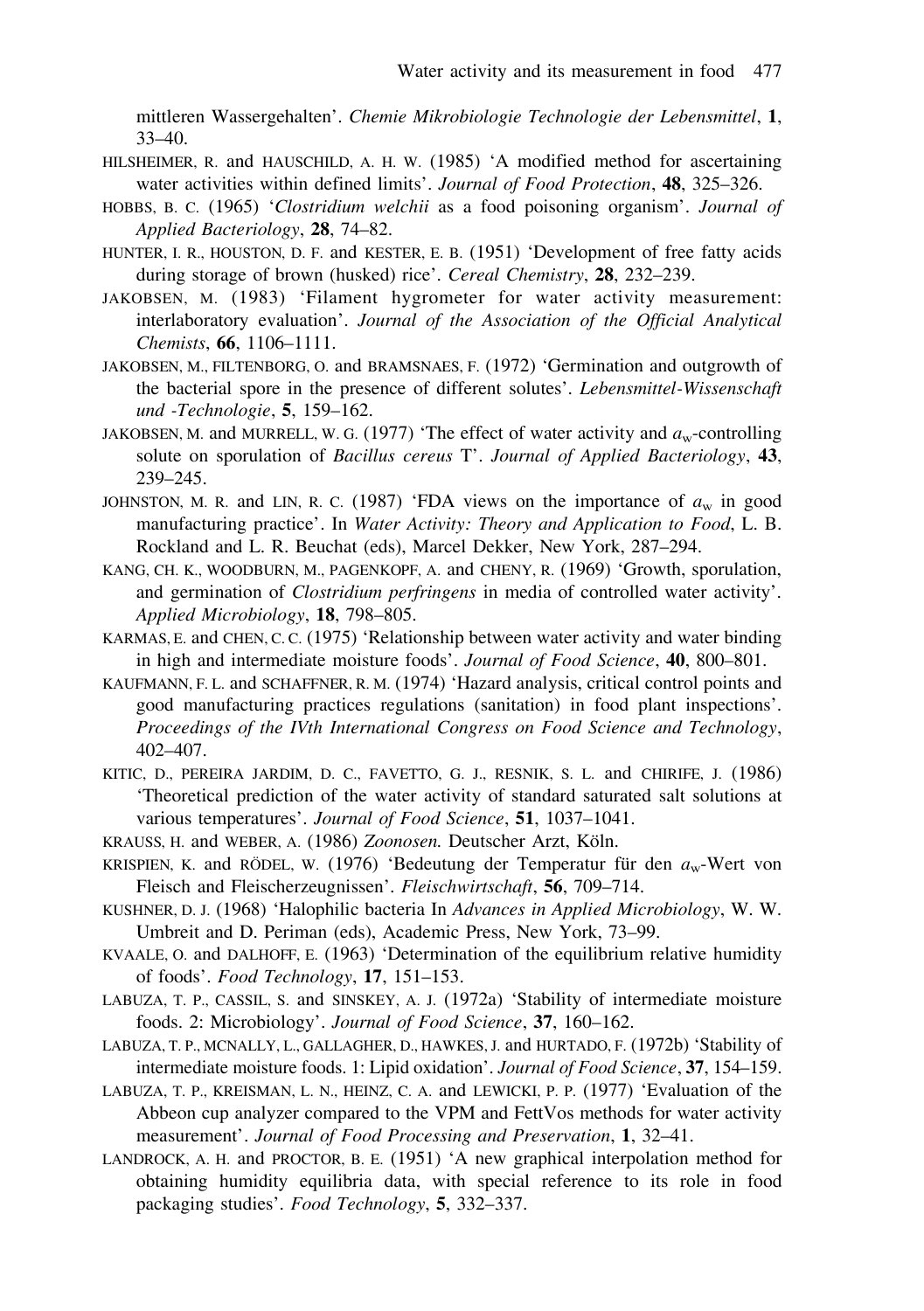- LANG, K. W., MCCUNE, T. D. and STEINBERG, M. P. (1981) 'A proximity equilibration cell for rapid determination of sorption isotherms'. *Journal of Food Science*, **46**, 936– 938.
- LANIGAN, G. W. (1963) 'Silage bacteriology. 1: Water activity and temperature relationships of silage strains of *Lactobacillus plantarum*, *Lactobacillus brevis*, and *Pediococcus cerevisiae*'. *Australian Journal of Biological Sciences*, **16**, 606– 615.
- LEGAULT, R. R., MAKOWER, B. and TALBURT, W. F. (1948) 'Apparatus for measurement of vapor pressure'. *Analytical Chemistry*, **20**, 428–430.
- LEISTNER, L. (1977) 'Microbiology of ready-to-serve foods'. In *How Ready Are Ready-to-Serve Foods?*, K. Paulus (ed), Karger, Basel, 260–272.
- LEISTNER, L. (1978) 'Hurdle effect and energy saving'. In *Food Quality and Nutrition*, W. K. Downey (ed), Applied Science, London, pp. 553–557.
- LEISTNER, L. and RÖDEL, W.  $(1975)$  'The significance of water activity for microorganisms in meats'. In *Water Relations of Foods*, R. B. Duckworth (ed), Academic, London, 309–323.
- LEISTNER, L. and RÖDEL, W. (1976a) 'Inhibition of micro-organisms in food by water activity'. In *Inhibition and Inactivation of Vegetative Microbes*, F. A. Skinner and W. B. Hugo (eds), Academic, London, 219–237.
- LEISTNER, L. and RÖDEL, W. (1976b) 'The stability of intermediate moisture foods with respect to micro-organisms'. In *Intermediate Moisture Foods*, R. Davies, G. G. Birch and K. J. Parker (eds), Applied Science, London, 120–137.
- LEISTNER, L., RÖDEL, W. and KRISPIEN, K. (1981) 'Microbiology of meat products in highand intermediate-moisture ranges'. In *Water Activity: Influences on Food Quality*, L. B. Rockland and G. F. Stewart (eds), Academic, New York, 855–916.
- LENART, A. and FLINK, J. M. (1983) 'An improved proximity equilibration cell method for measuring water activity of foods'. *Lebensmittel-Wissenschaft und -Technologie*, **16**, 84–89.
- LEWICKI, P. P., BUSK, G. C., PETERSON, P. L. and LABUZA, T. P. (1978) 'Determination of factors controlling accurate measurement of  $a_w$  by the vapor pressure manometric technique'. *Journal of Food Science*, **43**, 244–246.
- LIMSONG, S. and FRAZIER, W. C. (1966) 'Adaptation of *Pseudomonas fluorescens* to low levels of water activity produced by different solutes'. *Applied Microbiology*, **14**, 899–901.
- LOTTER, L. P. and LEISTNER, L. (1978) 'Minimal water activity for enterotoxin A production and growth of *Staphylococcus aureus*'. *Applied and Environmental Microbiology*, **36**, 377–380.
- LÖTZSCH, R. and LEISTNER, L. (1977) 'Überleben von *Trichinella spiralis* in Rohwurst and Rohschinken in Abhängigkeit von der Wasseraktivität ( $a_w$ -Wert)'. *Proceedings of the XXIIIrd European Congress of Meat Research Workers*, Moscow, 16.
- LÖTZSCH, R. and RÖDEL, W. (1974) 'Untersuchungen über die Lebensfähigkeit von *Trichinella spiralis* in Rohwürsten in Abhängigkeit von der Wasseraktivität'. *Fleischwirtschaft*, **54**, 1203–1208.
- LÖTZSCH, R. and TRAPPER, D. (1979) 'Minimale Wasseraktivitäten  $(a<sub>w</sub>$ -Werte) für die Bildung von zehn Mykotoxinen bei *Penicillium* spp'. Poster at the 4th International IUPAC Symposium on Mycotoxins and Phycotoxins, Lausanne.
- MALONEY, J. F., LABUZA, T. P., WALLACE, D. H. and KAREL, M. (1966) 'Autoxidation of methyl linoleate in freeze-dried model systems. I: Effect of water on the autocatalyzed oxidation'. *Journal of Food Science*, **31**, 878–884.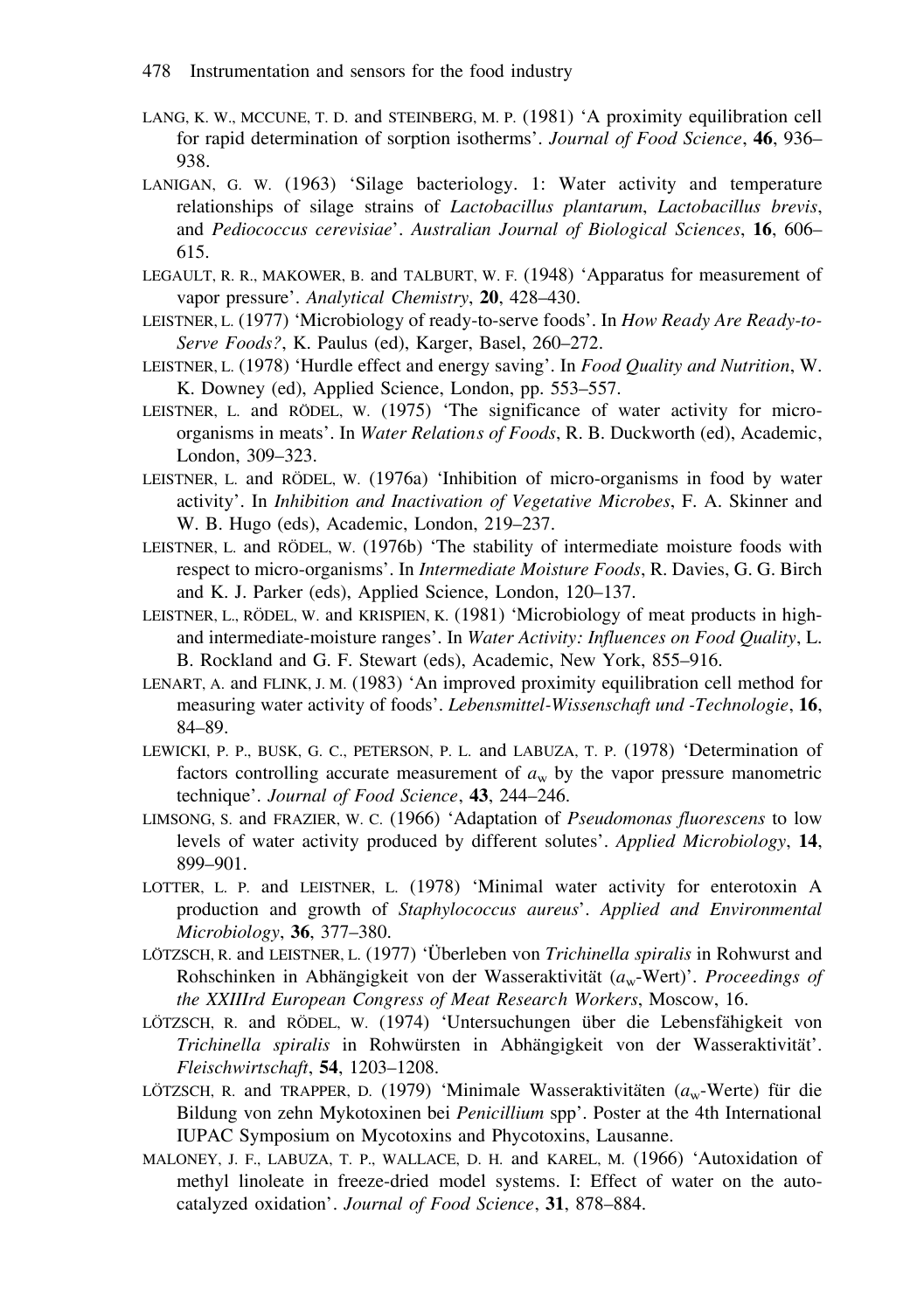- MARCOS, A., ALCALÁ, M., LEÓN, F., FERNÁNDEZ-SALGUERO, J. and ESTABAN, M. A. (1981) 'Water activity and chemical composition of cheese'. *Journal of Dairy Science*, **64**, 622–626.
- MARCOS-ESTEBAN, B. (1997) 'Simple method for determination of water activity over the range of microbial growth'. *Alimentaria*, **284**, 25–277.
- MARSHALL, B. J., OHYE, D. F. and CHRISTIAN, J. H. B. (1971) 'Tolerance of bacteria to high concentrations of NaCl and glycerol in the growth medium'. *Applied Microbiology*, **21**, 363–364.
- MATZ, S. A. (1965) *Water in Foods.* AVI, Westport, CT.
- MCCUNE, T. D., LANG, K. W. and STEINBERG, M. P. (1981) 'Water activity determination with the proximity equilibration cell'. *Journal of Food Science*, **46**, 1978–1979.
- MCLEAN, R. A., LILLY, H. D. and ALFORD, J. A. (1968) 'Effects of meat-curing salts and temperature on production of staphylococcal enterotoxin B'. *Journal of Bacteriology*, **95**, 1207–1211.
- MORAN, T. (1936) 'The state of water in tissues'. *Report of the Food Investigation Board for the Year 1935*, HMSO, London, 20–24.
- MOSSEL, D. A. A. (1969) 'Nahrungsmittel als Umwelt für Mikroorganismen, die Lebensmittel gesundheitsschädlich machen'. *Alimenta*, 8, 8–16.
- MULTON, J. L., SAVET, B. and BIZOT, H. (1980) 'A fast method for measuring the activity of water in foods'. *Lebensmittel-Wissenschaft und -Technologie*, **13**, 271–273.
- NORTHOLT, M. D. and HEUVELMAN, C. J. (1982) 'The salt crystal liquefaction test: a simple method for testing the water activity of foods'. *Journal of Food Protection*, **45**, 537– 540, 546.
- NORTHOLT, M. D., VAN EGMOND, H. P. and PAULSCH, W. E. (1977) 'Differences between *Aspergillus flavus* strains in growth and aflatoxin B1 production in relation to water activity and temperature'. *Journal of Food Protection*, **40**, 778–781.
- NUNES, R. V., URBINCAIN, M. J. and ROTSTEIN, E. (1985) 'Improving accuracy and precision of water activity measurements with a water vapor pressure manometer'. *Journal of Food Science*, **50**, 148–149.
- OHYE, D. F. and CHRISTIAN, J. H. B. (1967) 'Combined effects of temperature, pH and water activity on growth and toxin production by *Cl. botulinum* types A, B, and E'. *Proceedings of the 5th International Symposium of Food Microbiology*, Moscow, 1966, 217–223.
- OHYE, D. F. CHRISTIAN, J. H. B. and SCOTT, W. J. (1967) 'Influence of temperature on the water relations of growth of *Cl. botulinum* type E'. *Proceedings of the 5th International Symposium of Food Microbiology*, Moscow, 1966, 136–143.
- PALACHA, Z. and FLINK, J. M. (1987) 'Revised PEC method for measuring water activity'. *Journal of Food Science and Technology*, **22**, 485–490.
- PITT, J. I. (1975) 'Xerophilic fungi and the spoilage of foods of plant origin'. In *Water Relations of Foods*, R. B. Duckworth (ed), Academic, London, 273–307.
- PITT, J. I. and CHRISTIAN, J. H. B. (1968) 'Water relations of xerophilic fungi isolated from prunes'. *Applied Microbiology*, **16**, 1853–1858.
- PIVNICK, H. and THATCHER, F. S. (1968) 'Microbial problems in food safety with particular reference to *Clostridium botulinum*'. In *The Safety of Foods*, AVI, Westport, CT, 121–140.
- POLLIO, M. L., KITIC, D., FAVETTO, G. J. and CHIRIFE, J. (1986) 'Effectiveness of available filters for an electric hygrometer for measurement of water activity in the food industry'. *Journal of Food Science*, **51**, 1358–1359.
- POLLIO, M. L., KITIC, D., FAVETTO, G. J. and CHIRIFE, J. (1987) 'Prediction and measurement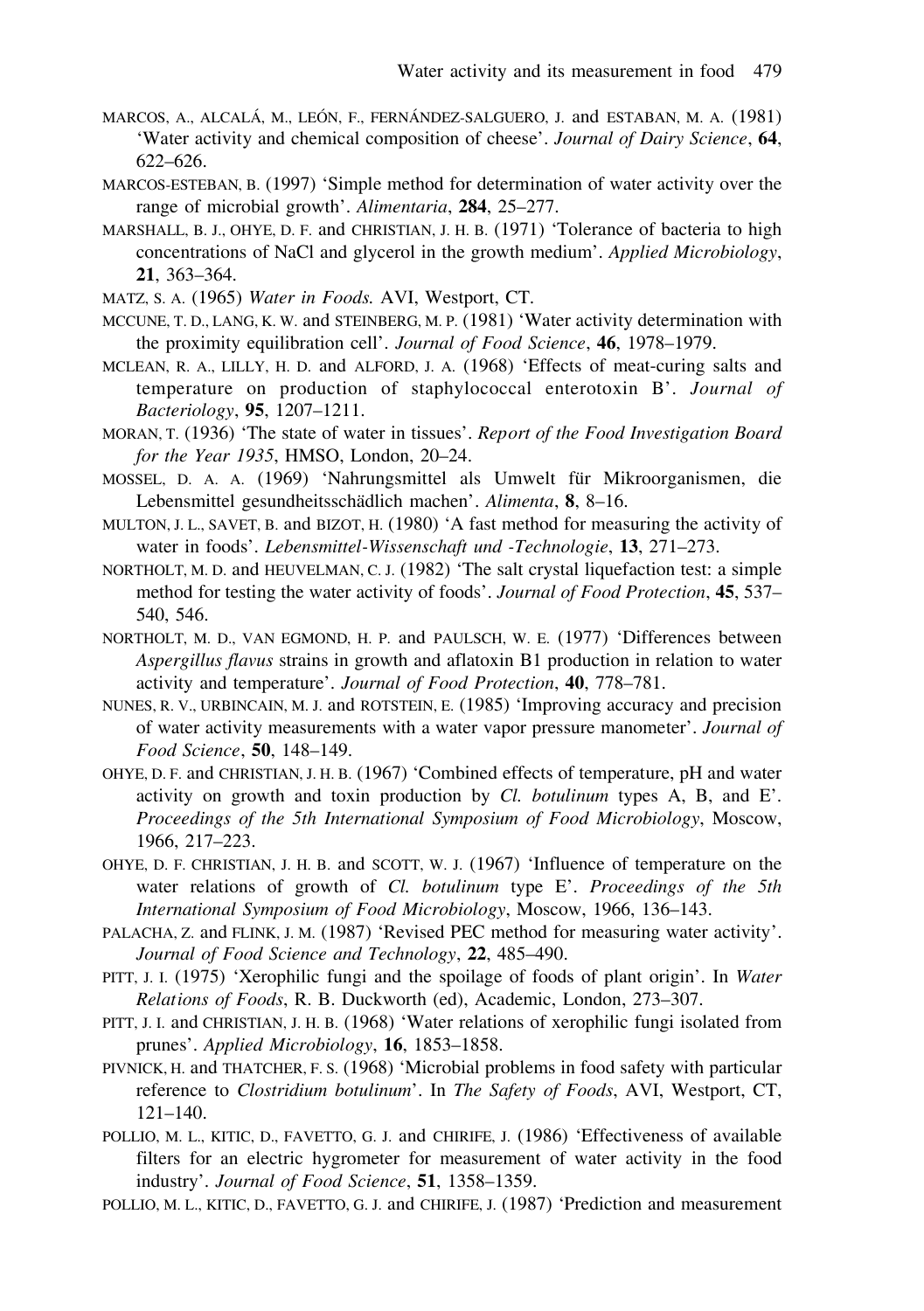of the water activity of selected saturated salt solutions at 5C and 10ºC'. *Journal of Food Science*, **52**, 1118–1119.

- PRIOR, B. A. (1979) 'Measurement of water activity in foods: a review'. *Journal of Food Protection*, **42**, 668–674.
- RESNIK, S. L., FAVETTO, G. J., CHIRIFE, J. and FERRO FONTAN, C. (1984) 'A world survey of water activity of selected saturated salt solutions used as standards at 25ºC'. *Journal of Food Science*, **49**, 510–513.
- RICHARD, J. and LABUZA, T. P. (1990) 'Rapid determination of the water activity of some reference solutions, culture media , and cheese using a new instrument based on the dew-point method'. *Science des Aliments*, **10**, 57–64.
- RIEMANN, H. (1963) 'Safe heat processing of canned cured meats with regard to bacterial spores'. *Food Technology*, **17**, 39–49.
- ROA, V. and MARIA S. TAPIA DE DAZA (1991) 'Evaluation of water activity measurements with dew point electronic humidity meter'. *Lebensmittel-Wissenschaft und -Technologie.*, **24**, 208–213.
- ROBINSON, R. A. and STOKES, R. H. (1965) *Electrolyte Solutions.* Butterworth, London.
- RÖDEL, W. (1975) 'Einstufung von Fleischerzeugnissen in leicht verderbliche, verderbliche and lagerfähige Produkte aufgrund des pH-Wertes und  $a_w$  Wertes'. Dissertation (thesis), Freie Universität Berlin, West Germany.
- RÖDEL, W. and KRISPIEN, K. (1977) 'Der Einfluß von Kühl- and Gefriertemperaturen auf die Wasseraktivität (a<sub>w</sub>-Wert) von Fleisch and Fleischerzeugnissen'. *Fleischwirtschaft*, **57**, 1863–1867.
- RÖDEL, W. and LEISTNER, L. (1971) 'Ein einfacher  $a_w$ -Wert-Messer für die Praxis'. *Fleischwirtschaft*, **51**, 1800–1802.
- RÖDEL, W. and LÜCKE, F. -K. (1983) 'Vermehrung von *Staphylococcus aureus* and *Salmonella* spp. bei niedriger Wasseraktivita¨t'. *Mitteilungsblatt der Bundesanstalt fu¨r Fleischforschung, Kulmbach*, **82**, 5707–5714.
- RÖDEL, W. and SCHEUER, R. (1999a) 'Redox potential of meat and meat products. 1. Physicochemical basis, determination and evaluation of the redox potential'. *Fleischwirtschaft International,* **1**, 38–41.
- RÖDEL, W. and SCHEUER, R. (1999b) 'Redox potential of meat and meat products. 2. Typical redox potentials of meat and meat products'. *Fleischwirtschaft International*, **3**, 29–32.
- RÖDEL, W. and SCHEUER, R. (2000a) 'Redox potential of meat and meat products. 3. Control of redox potential during meat processing. Effects of pH value, sodium nitrite, sodium ascorbate, sodium lactate and atmospheric oxygen'. *Fleischwirtschaft International,* **1**, 40–43.
- RÖDEL, W. and SCHEUER, R. (2000b) 'Redox potential of meat and meat products. 4. Recording criteria of quality in meat and meat products by measuring the redox potential'. *Fleischwirtschaft International*, **2**, 46–48.
- RÖDEL, W. and STIEBING, A. (1987) 'Kontinuierliche Messung des Reifungsverlaufs von Rohwurst'. *Fleischwirtschaft*, **67**, 1202–1211.
- RÖDEL, W., HERZOG, H. and LEISTNER, L. (1973) 'Wasseraktivitäts-Toleranz von lebensmittelhygienisch wichtigen Keimarten der Gattung *Vibrio*'. *Fleischwirtschaft*, **53**, 1301–1303.
- RÖDEL, W., KRISPIEN, K. and LEISTNER, L. (1979) 'Messung der Wasseraktivität ( $a_w$ -Wert) von Fleisch and Fleischerzeugnissen'. *Fleischwirtschaft*, **59**, 831–836.
- RÖDEL, W., KRISPIEN, K. and LEISTNER, L. (1980) 'Die Wasseraktivität von Fetten tierischer Herkunft'. *Fleischwirtschaft*, **60**, 642, 644–648, 650.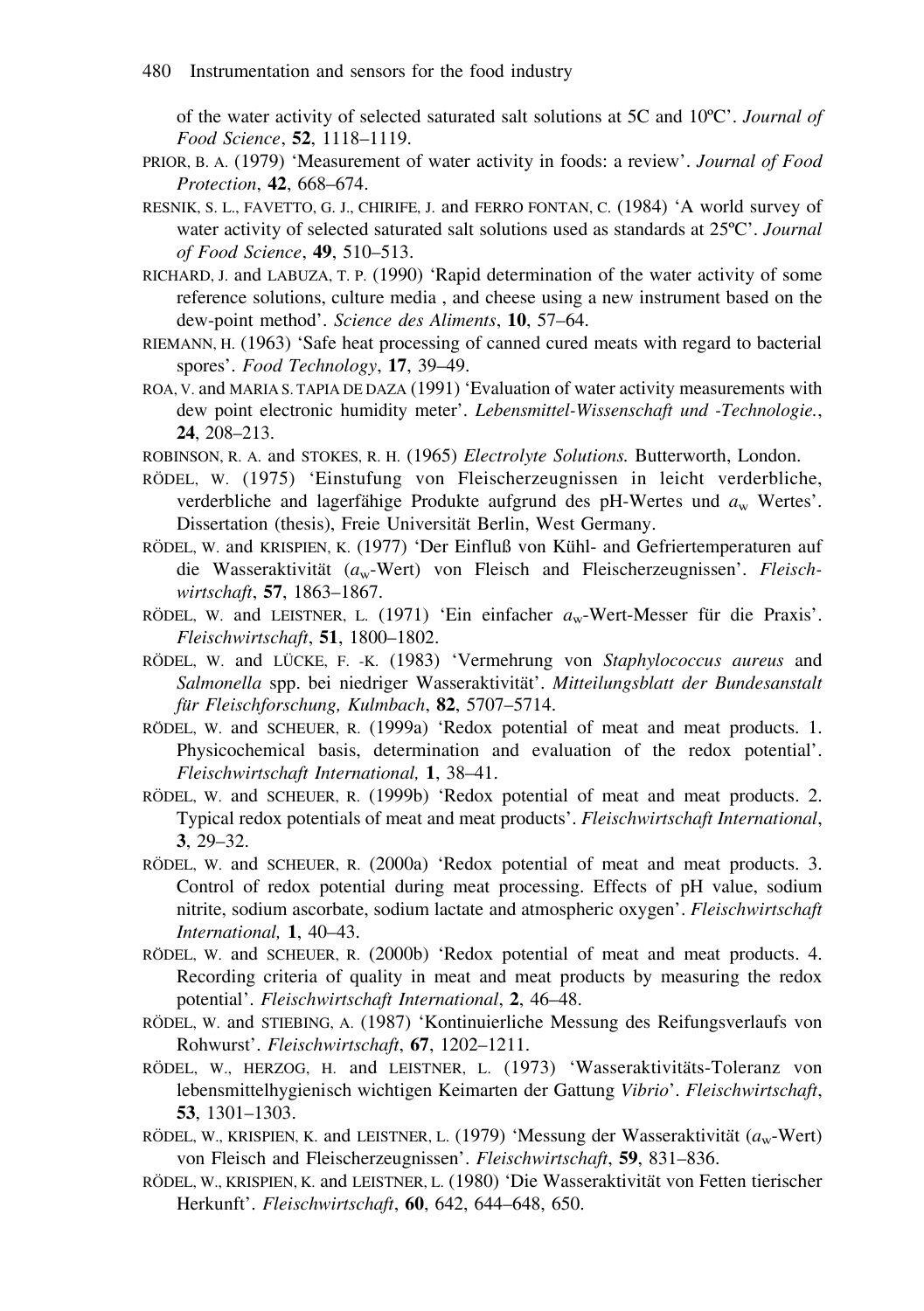- RÖDEL, W., PONERT, H. and LEISTNER, L. (1975) 'Verbesserter aw,-Wert-Messer zur Bestimmung der Wasseraktivität ( $a_w$ -Wert) von Fleisch und Fleischwaren'. *Fleischwirtschaft*, **55**, 557–558.
- RÖDEL, W., SCHEUER, R. and WAGNER, H. (1990) 'Neues Verfahren zur Bestimming der Wasseraktivität bei Fleischerzeugnissen.' Mitreilungsblatt des Bundesanstalt fü *Fleischforschung*, Kulmbach, 100, 7979–7986.
- RÖDEL, W., SCHEUER, R. and WAGNER, H. (1990) 'A new method of determining water activity in meat products'. *Fleischwirtsch.* **70**, 905–907.
- ROSS, K. D. (1975) 'Estimation of water activity in intermediate moisture foods'. *Food Technology*, **2**, 26–34.
- RUEGG, M. and BLANC, B. (1977) 'Beziehungen zwischen Wasseraktivität, Wasser-Sorptionsvermögen und Zusammensetzung von Käse'. *Milchwissenschaft*, **32**, 193– 201.
- RÜEGG, M. and BLANC, B.  $(1981)$  'Influence of water activity on the manufacture and ageing of cheese'. In *Water activity: Influences on Food Quality*, L. B. Rockland and G. F. Stewart (eds), Academic, New York, 791–823.
- SAGUY, I. and DREW, B. (1987) 'Statistical calibration of instruments using water activity determination as an example'. *Journal of Food Science*, **52**, 767–771.
- SCHMIDT, U. and RÖDEL, W. (1987) 'Einfluß der Wasseraktivität  $(a<sub>w</sub>-Wert)$  auf das Überleben der Rinderfinne (Cysticercus bovis)'. Mitteilungsblatt der Bundesanstalt *fu¨r Fleischforschung, Kulmbach*, **97**, 7550–7556.
- SCOTT, W. J. (1953) 'Water relations of *Staphylococcus aureus* at 30ºC'. *Australian Journal of Biological Sciences*, **6**, 549–564.
- SCOTT, W. J. (1957) 'Water relations of food spoilage microorganisms'. In *Advances in Food Research*, vol. VII, E. M. Mrak and G. F. Stewart (eds), Academic Press, New York, 83–127.
- SEGNER, W. P., SCHMIDT, C. F. and BOLTZ, J. K. (1966) 'Effect of sodium chloride and pH on the outgrowth of spores of type E *Clostridium botulinum* at optimal and suboptimal temperatures'. *Applied Microbiology*, **14**, 49–54.
- SEGNER, W. P., SCHMIDT, C. F. and BOLTZ, J. K. (1971) 'Minimal growth temperature, sodium chloride tolerance, pH sensitivity, and toxin production of marine and terrestrial strains of *Clostridium botulinum* type C'. *Applied Microbiology*, **22**, 1025–1029.
- SHARPE, A.N., DIOTTE, M.P. and DUDAS, I. (1991) 'Water activity tester suited to compliance and high *aw* work'. *Journal of Food Protection*, 54, 277–282.
- SIMATOS, D. and MULTON, J. L. (1985) *Properties of Water in Foods in Relation to Quality and Stability.* Martinus Nijhoff, Dordrecht.
- SMITH, P. R. (1965) 'A new apparatus for the study of moisture sorption by starches and other foodstuffs in humidified atmospheres'. In *Humidity and Moisture*, A. Wexler and W. A. Wildhack (eds), Reinhold, New York, 487–494.
- SNOW, D. (1949) 'The germination of mould spores at controlled humidities'. *Annals of Applied Biology*, **36**, 1–13.
- SOOD, V. C. and HELDMAN, D. R. (1974) 'Analysis of a vapor pressure manometer for measurement of water activity in nonfat dry milk'. *Journal of Food Science*, **39**, 1011–1013.
- STAMP, J. A., LINSCOTT, S., LOMAURO, C. and LABUZA, T. P. (1984) 'Measurement of water activity of salt solutions and foods by several electronic methods as compared to direct vapor pressure measurement'. *Journal of Food Science*, **49**, 1139–1142.
- STEELE, R. J. (1987) 'Use of polyols to measure equilibrium relative humidity'. *International Journal of Food Science and Technology*, **22**, 377–384.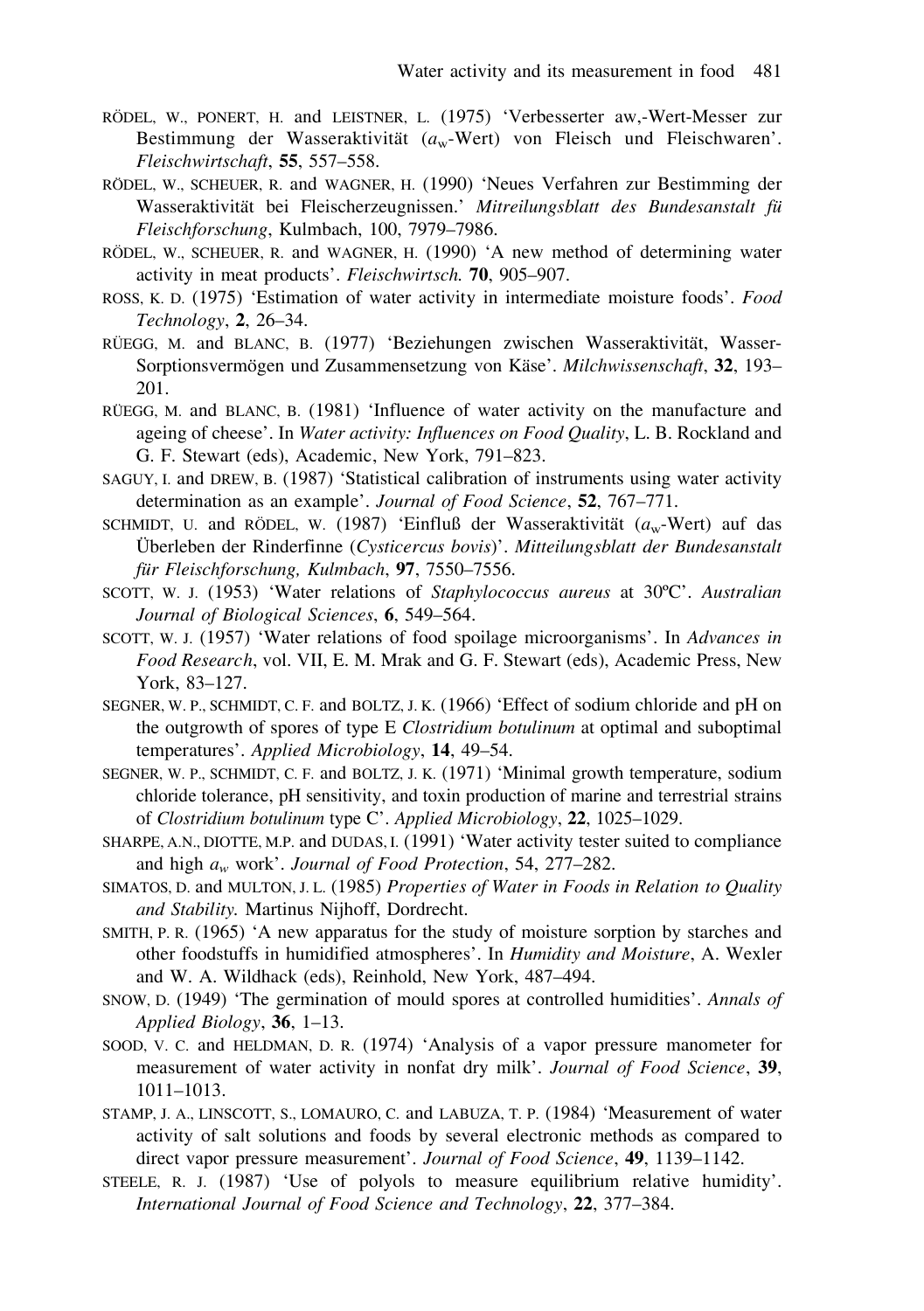- STIEBING, A. and RÖDEL, W. (1989) 'Kontinuierliches Messen der Oberflächen-Wasseraktivita¨t von Rohwurst'. *Mitteilungsblatt der Bundesanstalt fu¨r Fleischforschung, Kulmbach*, **104**, 221–227.
- STILLE, B. (1948) 'Grenzwerte der relativen Feuchtigkeit und des Wassergehaltes getrockneter Lebensmittel für den mikrobiellen Befall'. Zeitschrift für Lebensmittel*untersuchung und -Forschung*, **88**, 9–12.
- STOLOFF, L. (1978) 'Processed vegetable products. Calibration of water activity measurement instruments and devices: collaborative study'. *Journal of the Association of the Official Analytic Chemists*, **61**, 1166–1178.
- STOREY, R. M. and STAINSBY, G. (1970) 'The equilibrium water vapour pressure of frozen cod'. *Journal of Food Technology*, **5**, 157–163.
- STRONG, D. H., FOSTER, E. F. and DUNCAN, C. L. (1970) 'Influence of water activity on the growth of *Clostridium perfringens*'. *Applied Microbiology*, **19**, 980–987.
- STROUP, W. H., PEELER, J. T. and SMITH, K. (1987) 'Evaluation of precision estimates for fiber-dimensional and electrical hygrometers for water activity determinations'. *Journal of the Association of the Official Analytic Chemists*, **70**, 955–957.
- TAYLOR, A. A. (1961) 'Determination of moisture equilibria in dehydrated foods'. *Food Technology*, **15**, 536–540.
- THUMEL, H. (1993) 'Die Kryoskopie-ein neues alternatives Verfahren zur Bestimmung der Wasseraktivita¨t bei Fleischerzeugnissen'. *Fleischerei-Technik,* **9**, 174–177.
- TOMCOV, D., BERN, Z. and LEISTNER, L. (1974) 'Minimalne *a*<sup>w</sup> vrednosti odabranih bakterijskih vrsta' *rim*, **6**, 39.
- TROLLER, J. A. (1971) 'Effect of water activity on enterotoxin B production and growth of *Staphylococcus aureus*'. *Applied Microbiology*, **21**, 435–439.
- TROLLER, J. A. (1972) 'Effect of water activity on enterotoxin A production and growth of *Staphylococcus aureus*'. *Applied Microbiology*, **24**, 440–443.
- TROLLER, J. A. (1983a) 'Methods to measure water activity'. *Journal of Food Protection*, 46, 129–134.
- TROLLER, J. A. (1983b) 'Water activity measurements with a capacitance manometer'. *Journal of Food Science*, **48**, 739–741.
- TROLLER, J. A. and CHRISTIAN, J. H. B. (1978) *Water Activity and Food*, Academic Press, New York.
- VAN DEN BERG, I. C. (1975) 'Thermodynamical aspects of water activity in intermediate moisture foods'. Course on Intermediate Moisture Foods Cycle CPCIA Europe, Seminaire E.5.
- VANSTEENKISTE, J. P. and VAN HOOF, J. (1982) 'Measurement of water activity of dry sausages: a comparison of the isopiestic method and the electric hygrometer'. *Archiv fu¨r Lebensmittelhygiene*, **33**, 116–118.
- VOS, P. T. and LABUZA, T. P. (1974) 'Technique for measurement of water activity in the high *a*<sup>w</sup> range'. *Journal of Agricultural and Food Chemistry*, **22**, 326–327.
- VOYSEY, P. (1993) 'An evaluation of the Aqualab CX-2 system for measuring water activity.' *Digest*, 124–125.
- WEISSER, H., ROTH, TH. and HARZ, H. -P. (1985) 'Spezielle Methoden zum Bestimmen der Wasseraktivita¨t'. *Zeitschrift fu¨r Lebensmittel-Technologie und -Verfahrenstechnik*, **3**, 170, 172, 176, 178–179.
- WILLIAMS, O. B. and PURNELL, H. G. (1953) 'Spore germination, growth, and spore formation by *Clostridium botulinum* in relation to the water content of the substrate'. *Food Research*, **18**, 35–39.
- WODZINSKI, R. J. and FRAZIER, W. C. (1960) 'Moisture requirements of bacteria I: Influence